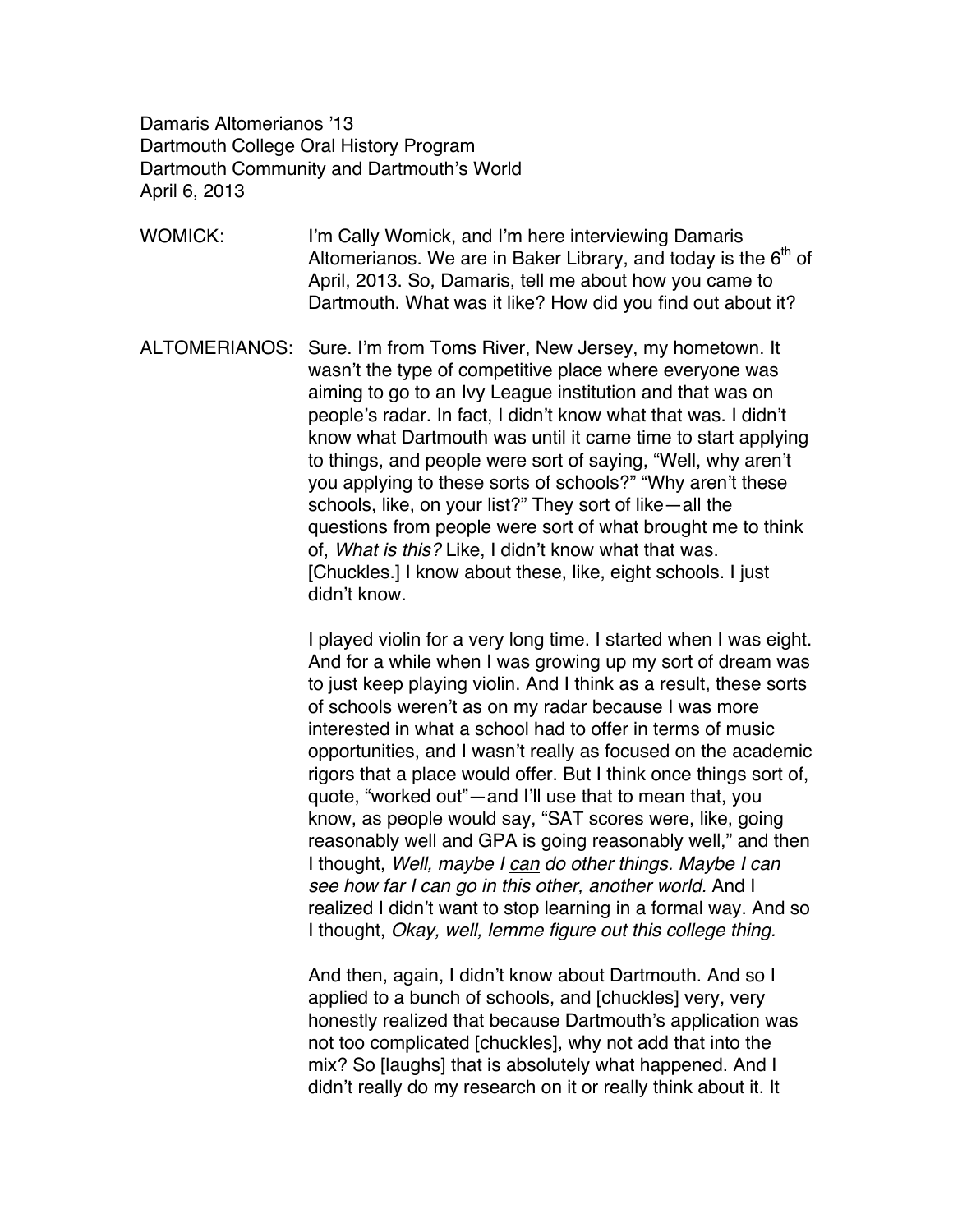seemed like a lovely place, and it had its quirks. And I figured, *Well, I'll learn more about these schools after the fact anyway, so it is whatever it is, and the applications are out now, and it's fine.*

I was really excited, of course, when I got in, and then I came up for Dimensions [Weekend] and started thinking about it, and I didn't really know—I didn't really know—I didn't really know Dartmouth in the way that I know it now, and I don't think that anyone can know Dartmouth in its fullest until they're here. And you can read lots of things, but that really won't explain it. I mean, people told me that, you know, the Greek system is really large here, right? But then they sort of a qualify it with statements like, "Oh, but it's so different from other places that you can't really understand it." "It's so welcoming and everyone can find their place in it." And they make these statements that make you feel like it's not a big deal, and so it doesn't really permeate any sort of campus life or culture, is sort of what I was concluding.

And so, as someone who didn't want to drink until 21 and sort of maintain that, I was kind of like, *Oh, well, then I shouldn't be worried about coming here. Like, this drinking culture that I was assuming just because of the Greek system doesn't actually exist because the Greek system doesn't seem to matter to people, and so what's the difference? It doesn't really matter at all. None of this matters. Everyone can do their own thing, and everyone's appreciated and loved. Because, look, people are singing and dancing to have us come here, so therefore everyone must be fully loved and embraced in a beautiful sense of community.*

And so I thought, *Well, I'm looking forward to a really welcoming, embracing community. I'm looking for a beautiful campus*. And we definitely have that. I was looking for amazing professors who were not only really skilled in their field and experts in their topics but also wonderful instructors and teachers who care about students individually, and we for sure have that.

I wanted to make sure I had the opportunity to play in a symphony orchestra and one that was really—held itself to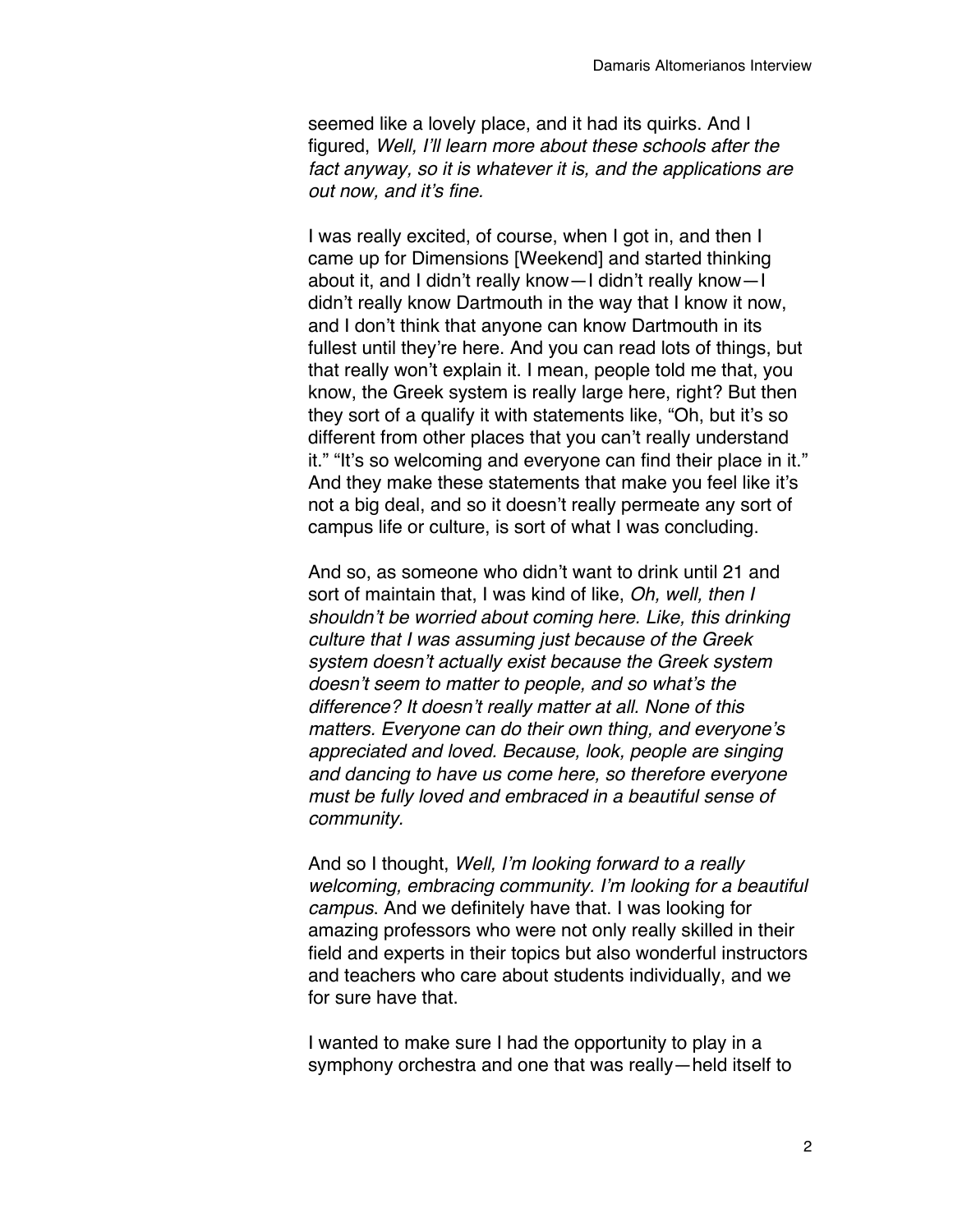high standards and with a music director who's really spectacular, and we have that.

So to me, everything sort of worked, and it sort of just clicked. I wanted to be around people who are bright and curious and interested in lots of different things. I was looking at another school-- that I was sort of between these two schools. And I felt like that school—as a government/economics major, I felt like that school would be sort of more specialized for those sorts of things. And while that's great, I didn't to just be around government/econ types of people, if you want to type people by their majors which is iffy to do, too.

But anyway, so I thought, *Okay, well—okay, Dartmouth sounds great.* For all these reasons. Like I said. Sort of what seems to be, like, a wonderful, embracing community, beautiful, beautiful campus, outstanding professors who are also really connected to students, a really promising symphonic orchestra experience and great music director. So these were some things that mattered a lot.

WOMICK: So how did all that play out during your freshman year?

ALTOMERIANOS: Well, freshman year, in a lot of ways I don't see as a part of my time at Dartmouth. In a lot of ways, I see it as its own separate time, and I think I look at sophomore fall as my first term at Dartmouth—at Dartmouth, that is, as I know it. And I look at my first year here—and, very honestly, it just looks like lots of rainbows and butterflies, sunshine everywhere and everything—to me, at least, in my own experience; I'm not gonna speak for everyone because I know everyone has different experiences, especially for the first year.

> My first year here was really wonderful. It's really beautiful, and I feel like I was very, very lucky in so many ways here. I definitely noticed that some of my realities weren't quite accurate, but I actually didn't really, fully realize that until sophomore year anyway. So I was sort of still living in that happy little cloud of what I perceived to be the school.

And I met amazing friends, and I'm really close with them, and we've stayed really, really close throughout our time here, and that's been very meaningful.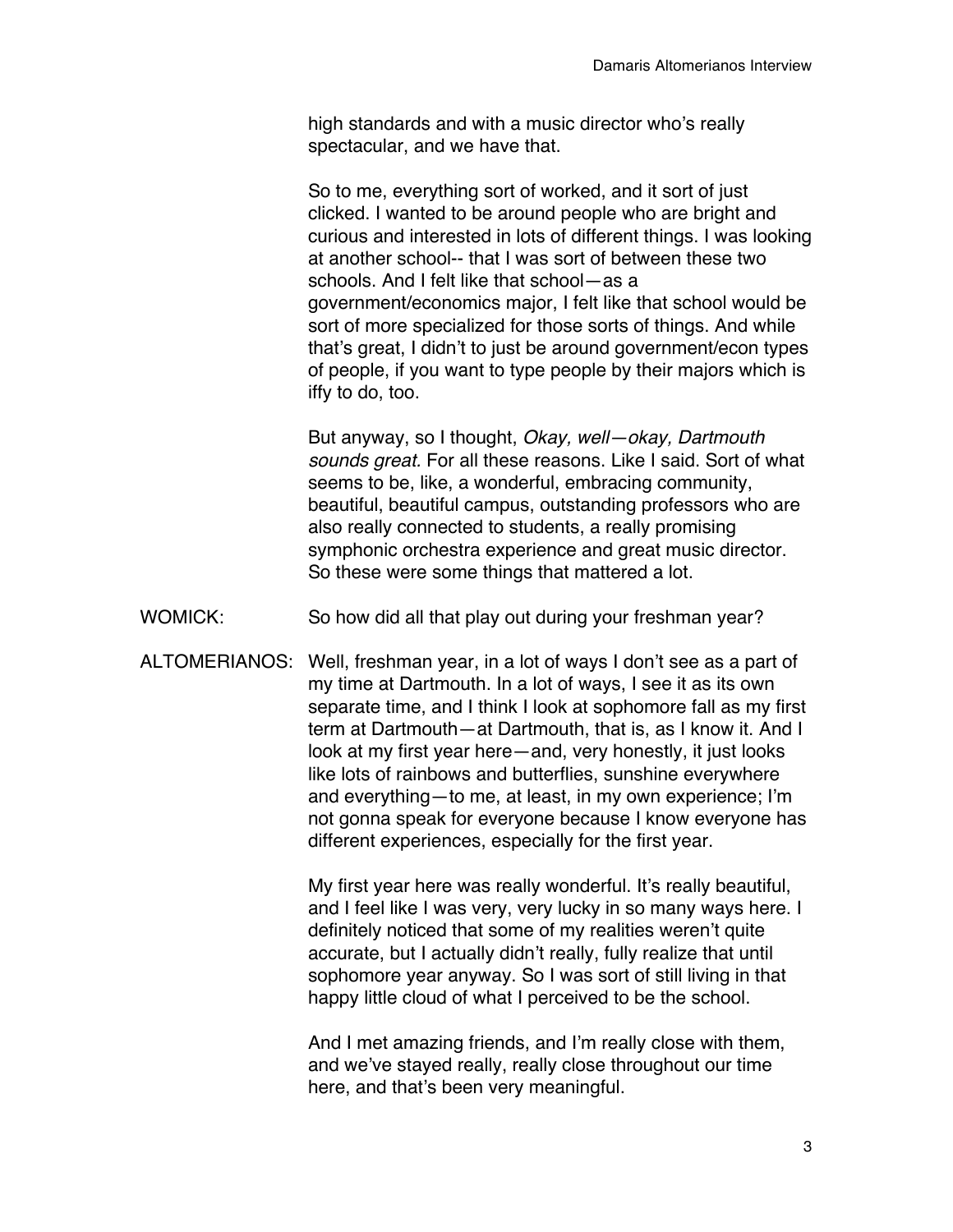I ended up in the Dartmouth Symphony Orchestra, which has been probably one of the biggest parts of my time at Dartmouth. You know, I took great classes and connected with professors immediately, and I have great memories of just sitting on the Green in the beginning of spring and enjoying the sunshine, of walking down to the river and sitting there with friends, meeting them for the first time in orientation in fall, of jumping around in the snow [chuckles] when we first had snowfall.

I think all those memories are just—they're really special but to me they're very—they fit within this first year context that I have in my mind, at least.

- WOMICK: So during your first year, how did you find friends? Your freshman floor? Did you go on a DOC trip? Symphony orchestra? Classes?
- ALTOMERIANOS: Mm-hm. So I felt like I definitely met lots of friends slash acquaintances in all those areas. I really love meeting people, and so I wanted to meet lots and lots of them, and I think I did—I really love doing that. And I met some of my closest friends in a combination of what you mentioned. So I think my first-year floor and through the DSO.

So I was really lucky, actually. My current roommate, and one of my closest friends ever and also she happens to also be a co-manager with me of the DSO—lived right next door, and so that was really convenient and wonderful. And then a couple of other close friends also lived on this floor.

But then I also knew—I met someone from Dimensions who lived two floors above us—or one floor above us. And then I met someone in orientation week who lived two floors above us, and we all sort of became friends very, very quickly. And we've remained friends till now. Like, I just saw them all last night. And so that was really, really lucky.

It's a funny group because we're all really quite different. I think on the surface value people are really surprised that we're friends, but I think for us it makes perfect sense, but we really enjoy each other's company. And through the DSO I met some really good friends, too. Yeah, it's a mix.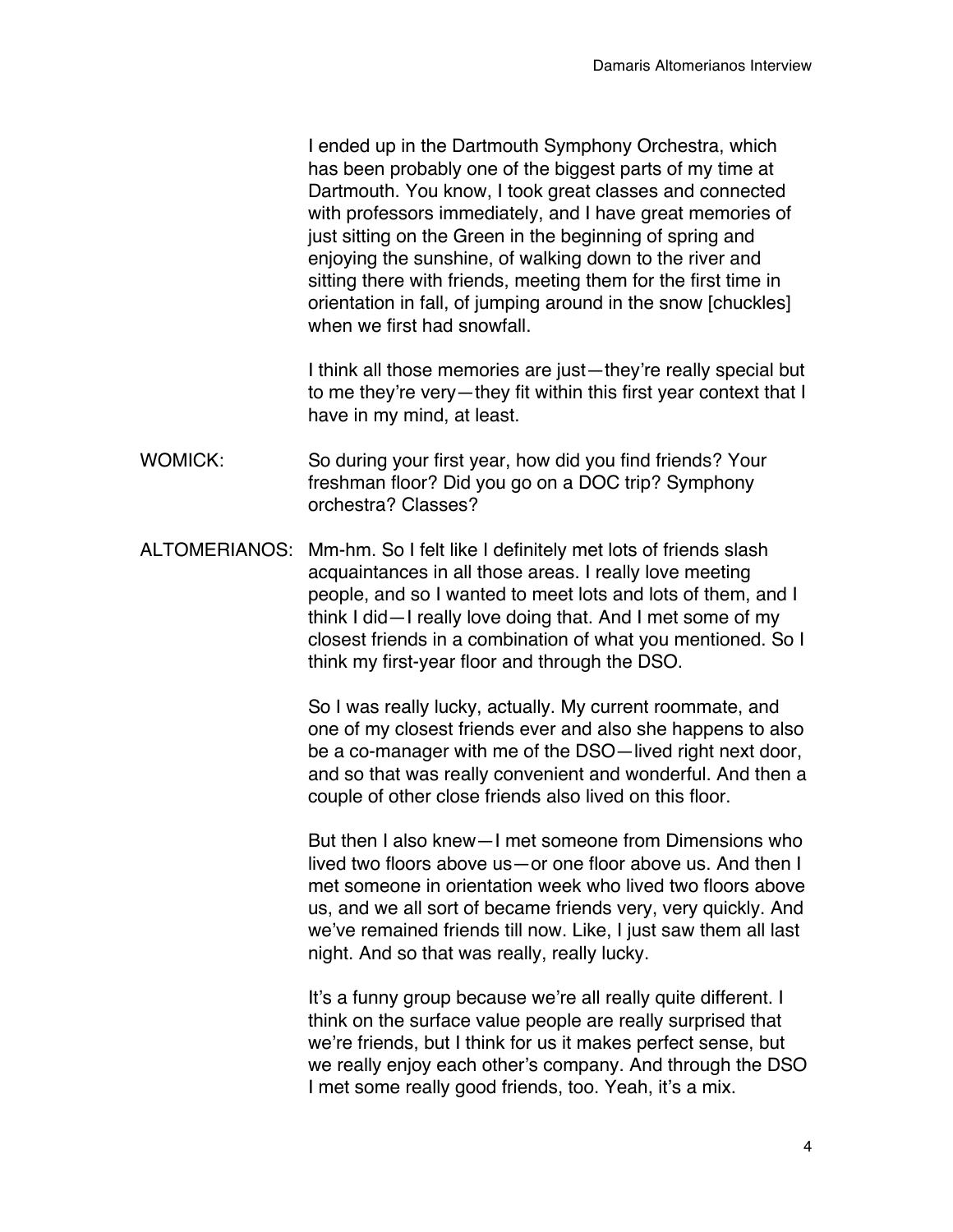- WOMICK: So a shift from freshman year to the rest of Dartmouth. Tell me about that.
- ALTOMERIANOS: Yeah. So, like I said before, I feel like sophomore fall is my first time at Dartmouth as I really knew it. So it was a combination of things, I suppose. It was that, you know, our first-year floor was all broken up, so I felt like that sense of community was sort of shattered. And then, you know, sophomore year housing isn't really quite the same, so didn't really bond with the floor because people—I think what happens is people get told by upper-class students that sophomore-year housing is different, and so they make it different. But if upper-class students could stop telling firstyear students that "next year's going to be different," then maybe it wouldn't be different. That is what it is. I truly think that's one of the biggest factors of why that exists in the way that it does.

And I was living close by some of my friends because we actually, year to year, made sure that we would live close to each other, so we would sort of like—regardless of everyone's housing number—like, the only one that mattered was the lowest one, right? Or the lowest one that needed to count as—actually count, because you can pull people in, of course. And so we would negotiate how we would live based on how we could live together, which is also, I think, really special. And so I lived nearby them, which is so important because I don't think I would have—I don't know if I would have been able to do sophomore year otherwise.

So there was, like, the housing thing. That was different. And then the very obvious one was sort of rush, right? Like, that was something that I didn't think would have that big of an effect on everyone. Even it has an effect on people who don't even rush. And I was so upset about how it looked like it was changing our class, and, you know, I had so much faith in our class in our first year and felt like we were just such a, you know, really great group of people, and it seemed like there were just wonderful people all over the place who really wanted to get to know everyone and were so open-minded about people and just had the right attitude.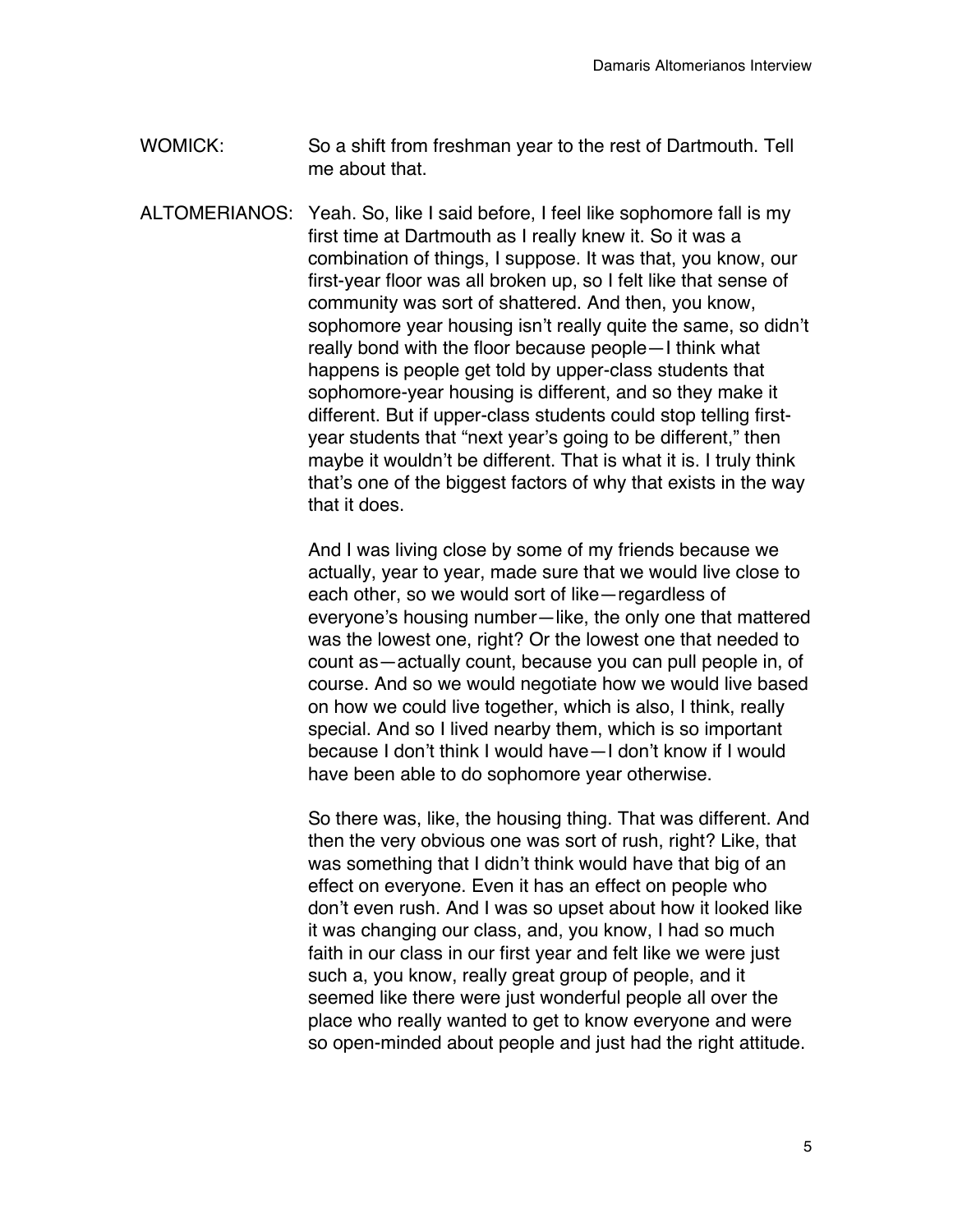And then I saw this sort of shift in people, I mean, maybe it was a shift or maybe I perceived it incorrectly. But it seemed like people just cared so much more about these things that aren't real. Like, these artificial constructs of status and these new definitions of their communities. So, it was weird to me that people would feel like they needed to automatically love this group of people just because they shared the same, like, letters on their sweatshirts. Like, what if you don't like that group of people?

And then also it was sort of like why are you sort of pulling us all away from these other people whom you love dearly and spent most of your time with this year? It's, like, what is this? What is happening? Why are we redefining our lines and creating lines, even, to begin with. Not just redefining them, but creating them. That was frustrating.

And I was really frustrated about how it changed people's self-image. These people that I just saw as amazing people were now questioning their sense of self-worth, and their self-image was really affected by this. To me, that was maybe one of the most tragic things of all. Why is it that people are questioning *who they are* based on this sort of like activity, I would say, is what I would call this, right?—of assigning themselves to organizations? Like, people put a big emphasis on, like, oh, like, the rush process. Okay, but it's really just like figuring out, like, which organization, another organization you're going to be part of, right? It's another organization. Yeah.

And it was so weird. You know, just really upsetting. It was weird to me that it was sort of like, that was the way that you would define yourself. It was, like, "first name, comma, year, comma, house, period." What??

So anyway, all of that whole thing was really upsetting to me, in addition to being more in tune with sort of the other issues that are, okay, not caused by this thing but I think not fixed as quickly as possible because of this thing. And so those issues I would consider—like hazing, drinking and sexual assault—I don't think that—I mean, I obviously know that the Greek system does not cause those things, right? Being in a Greek organization does not cause those things. But I do think that, by design, just by design of, like, how this "Greek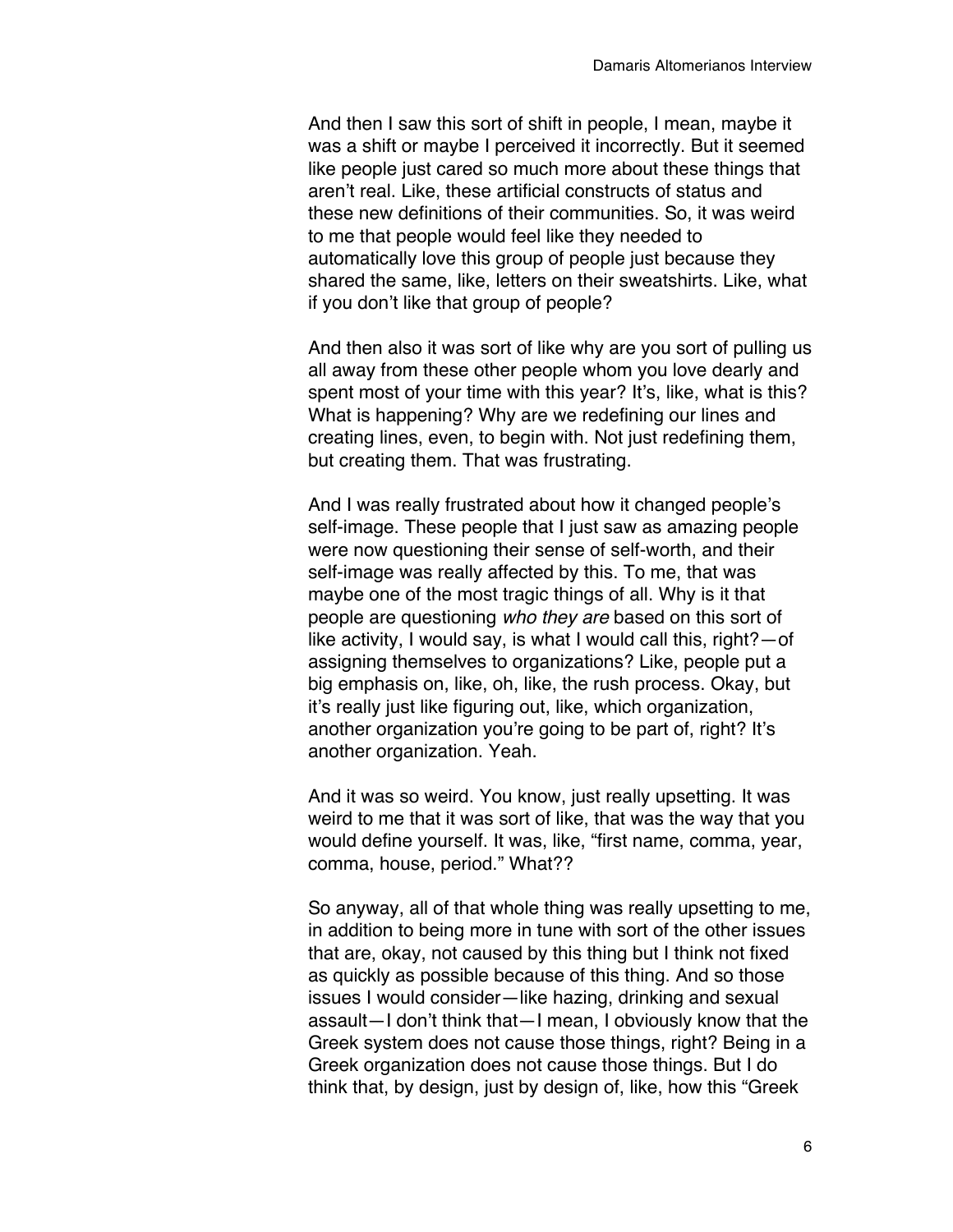system" (quotes) exists on this campus makes it so that we can't remedy some of those other things as quickly as we would like to.

And I do think that some of those things—I think some of those organizations can be useful in aiding that, but I think they lose that ability when they forget about that purpose. So—that sounds like so vague. More specifically, it's like I really have—I think that—I have a lot of faith in sororities and their ability to build a community of women, and as a result, hypothetically, if they built a community of women, then maybe they could make it so that this whole construct could be better for everyone. And I would say that that would be sort of like not existing as a whole, right?

So it's sort of like—I'm so ramble-y. I'm really sorry. It's sort of like how in a nonprofit—sort of in some ways, every nonprofit's mission should be to shut itself down, right? Like, if you have a great soup kitchen in New York and it's doing really, really well, that's great. But if someone comes up with you an offer, sort of like, "I have a way for you to end hunger in New York," okay, you're going to pick that, right? And so your end goal should be to shut yourself down. If you end hunger, then you don't need a soup kitchen. This was a really great thought that a close friend, a Dartmouth '11, shared with me once. I think it's so true.

And I think, like, in some ways my faith in sororities or even in co-ed houses that happen to have a lot of socially-minded people—would be that their purpose should be to want to end this whole thing, right? Especially when you see concentrations of power in all-male spaces.

But, then, I guess I was frustrated that I didn't necessarily see that happening. It was, like, you know, you would ask people, like, "Why are you joining this house?" And it was upsetting to me when their reasons would be, like, "Oh, like, I don't know. I just like these social events." And while that's important, we need social events, it's, like, we don't/you don't need this—we don't need to be designing our social system in this way to get the social events. Like, the benefits that we currently see from the Greek system, which, I would argue, are, like, mentorship to some degree, community in some degree, social events and social outlets, some sort of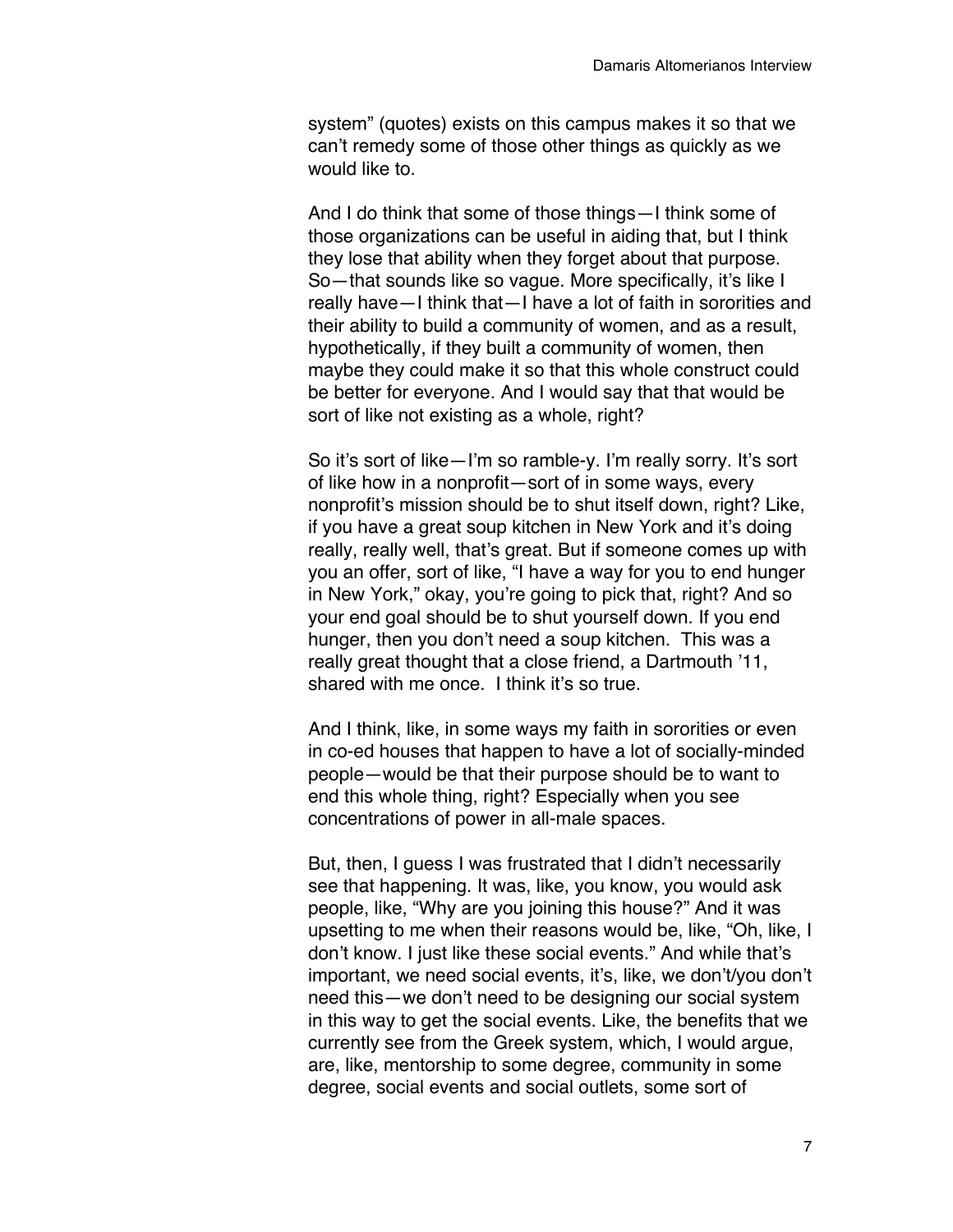networking sort of component that has to do with career orientation, whatever—those things, you can get in a different construct. You don't need this to get those things, and if we all, as a whole, like, could realize that and decide that we can do better than that, that we should do better than that, I think that's a Dartmouth I would be really, really proud of.

And I guess not seeing that was inconsistent with my view of people from my first year here. And so in sophomore fall, I just felt like—I think that's why I felt like it was my first year at Dartmouth as I knew it, because I felt like I had a bigger understanding of what was going on in our campus and what all of this meant. And, combined with that, I felt like I—hmm. How to explain this?

I was almost really glad that I felt like I was outside of this Dartmouth mainstream way of thinking. Like, some people say, like, it's nice to feel a sense of belonging and to feel like you're, like, inside of a thing, right? But in some ways, I didn't feel that way in sophomore fall, and I'm really glad that was the case, right? 'Cause I would rather—I think we should all rather-- hope that we can identify under a Dartmouth umbrella before any of these divisions that don't make a ton of sense.

So I think, like, exclusive groups make sense to be exclusive if they have a purpose for being exclusive. Like, the DSO needs to be exclusive because we have auditions because you need to be able to play an instrument, because we need to, like, produce concerts, right? Like, there was a purpose here. So that, I think, is fine. So I think kind of being in the DSO makes a lot of sense because, like, there's something under that, right? Like, there's a statement—there's a statement under being part of this orchestra, which is that, like, you know, maybe it's that you spend lots of years playing your instrument because you really care about classical music. Maybe it's you practice a lot—whatever it is. But there's something there.

But to put as your identity something else, like these labels of a house but, like, what does that even mean? Especially for women, when the process is supposed to be somewhat—almost random or advertised to be as, "every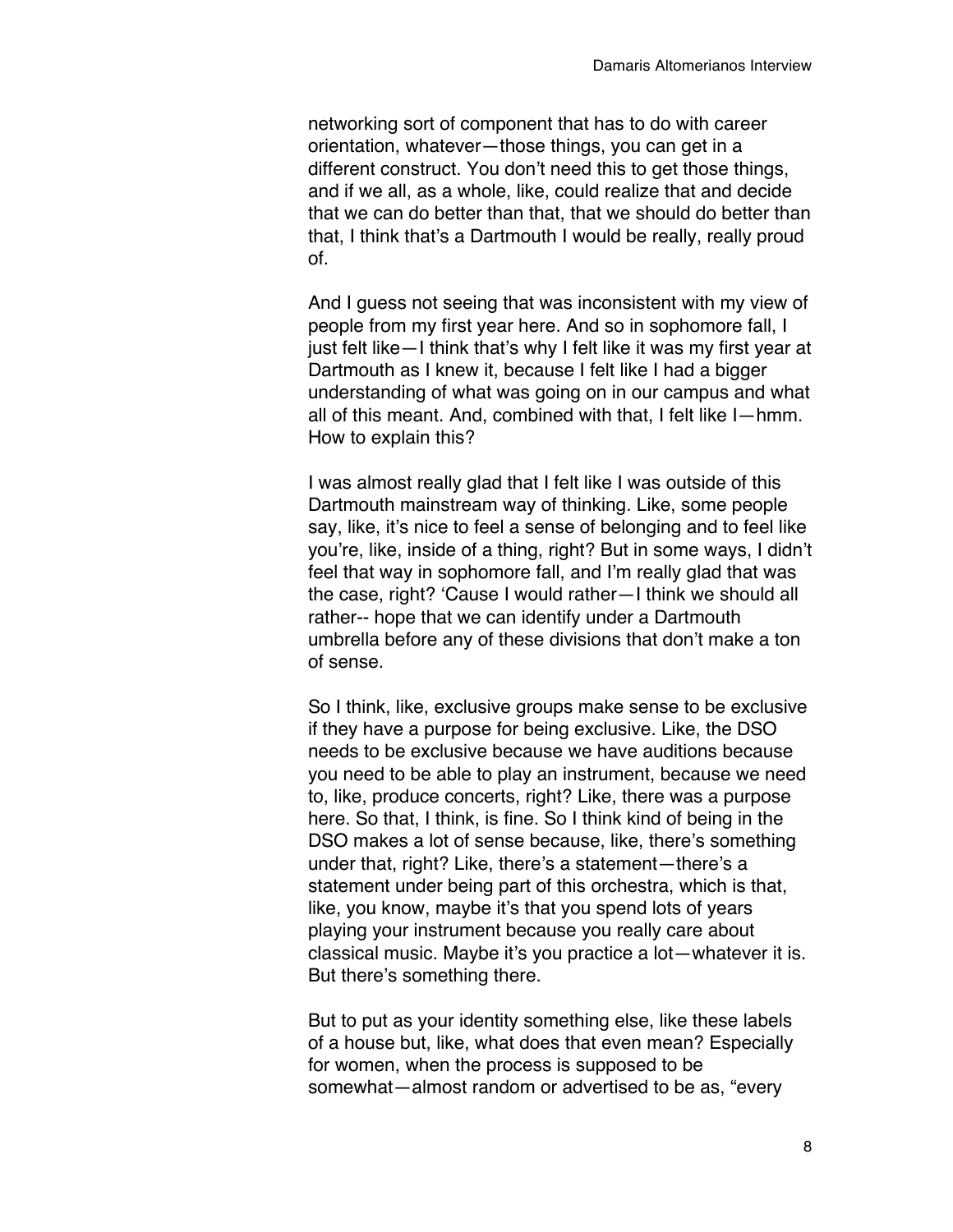place will be a great place and great experience and there are great people everywhere." If that's really true, then why are we defining ourselves and creating, like, a great sense of pride or whatever, identity, based on these places? If it's somewhat random, then it should be somewhat random. Either-- let's decide, "Do you want to be random or not?"

Anyway, so all of that happened. [Chuckles.] Yeah. And I think that's what it was.

WOMICK: And so you didn't rush.

ALTOMERIANOS: I did, and I dropped out.

- WOMICK: You did. You dropped out.
- ALTOMERIANOS: Yeah.
- WOMICK: What made you decide to do that?
- ALTOMERIANOS: Well, I rushed because—[Chuckles.] A couple of things. Couple things. First of all, unfortunately, I was told in my first year here that there are some places that you really should aim to join, some Greek houses you should aim to join…one Greek house you should aim to join [chuckles] if you want to really develop your leadership skills. And looking back, that statement just doesn't make a ton of sense to me. But I was told that from an upper-classman, and I thought, *Wow! Like, I see you as leaders, and you're all in this place, and I want to be a leader. Like, I want to develop leadership skills. I think that's really helpful. And so I should want to be in that place.* And so then part of rushing was for that.

The other part of rushing was that I was told that it's, like, you just get to meet lots of people—like, lots of Dartmouth women all, like, in one chunk of a couple hours' chunks. *Of course I want to do that! Who doesn't want to walk around and meet lots of upper-classmen and get to know them? Like, I would love to do that!* And, yeah, I think I did care about these things, and I think I did care about doing a thing that was sort of advertised as, like, *the* thing to be doing like, *the* Dartmouth thing to be doing. So I thought, *Yeah, I'll do this. I'll rush.*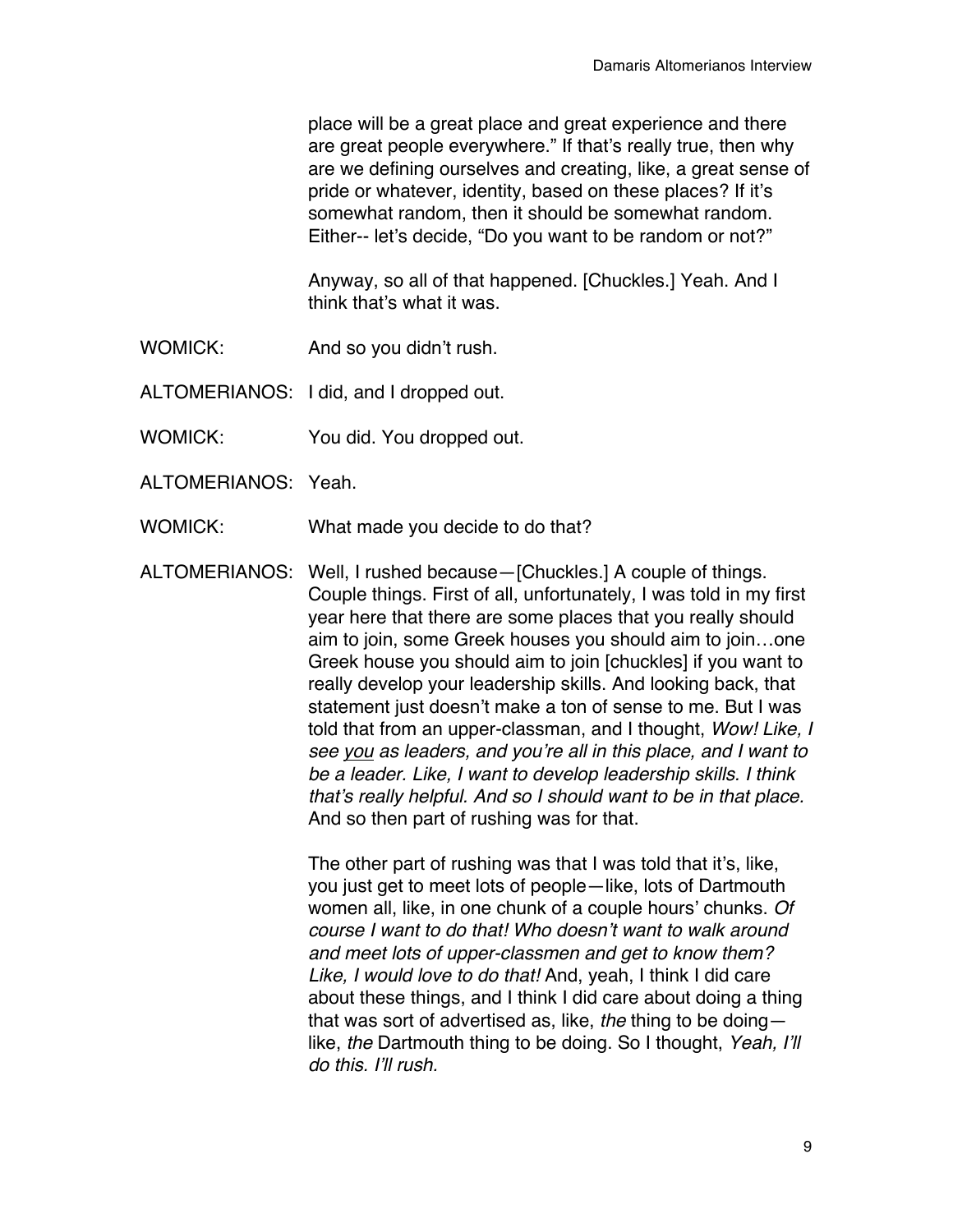And then I was just so upset by, like, the whole thing, and I just didn't—I wasn't pleased by it at all. Didn't think I should continue.

- WOMICK: Did your friend group change after rush?
- ALTOMERIANOS: No. Luckily we all—I mean, yeah, luckily most of us all stayed really, really close, yeah. So that's really great.
- WOMICK: That *is* lucky.
- ALTOMERIANOS: Yeah. I know. It's really, really lucky, actually, so we're really grateful for that.
- WOMICK: So not being a part of the Greek community, how do you think that's affected your experience at Dartmouth?
- ALTOMERIANOS: I've really enjoyed it. I think that it's allowed me to be able to look at things, being apart from them, without having to try to defend—like, to try to defend my decision to be part of it, right? I think that when you're in it—I think that people who are in it should be very critical and very, very objective about the whole thing and try to think about it as if it has nothing to do with them. But I think because people choose one way or the other, we're, like, inherently, like—there's, like, obviously, conflict in that. I mean, I'm obviously biased towards saying that it shouldn't exist, and people who are in it…—like, that's so natural.

But I really like that—I think that I've been able to look at it, like, while taking a step back. I also really like that—I think that it's allowed me to be able to better define myself by other things, and I'm really grateful for that. I'm really happy that—I would like to think that if people were to introduce me to somebody else or like to mention my name to someone else, a word in passing, they'd be like, "Oh, I met this person—." And you, like, tell a little bit about your meeting with this person, whatever. I would like to think that because it's not Damaris comma '13 comma house period, I would like to think that it's, like, Damaris, comma, '13, comma like, DSO, comma, Link-Up, comma, DAO [Dartmouth Asian Organization], comma, whatever.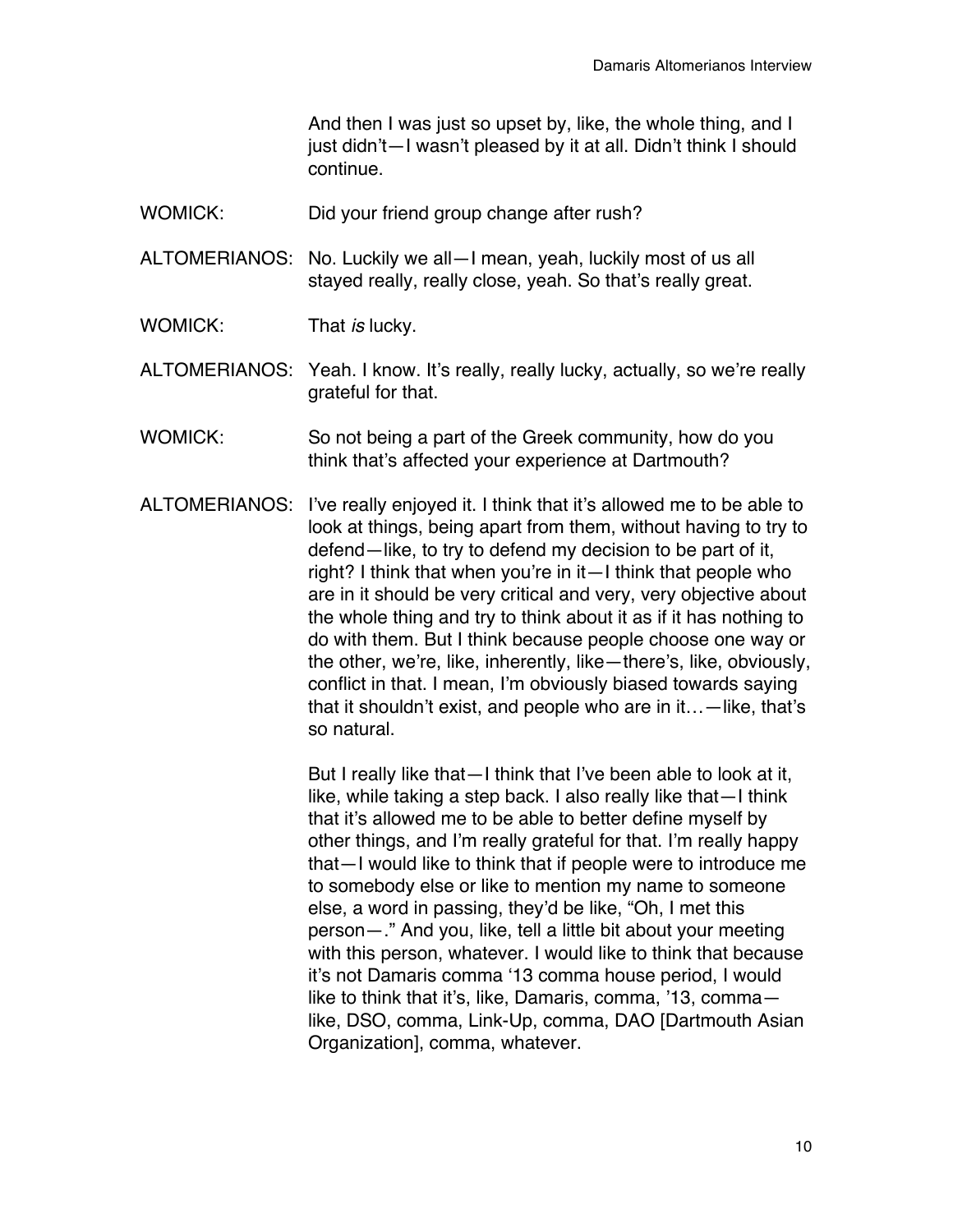And I would rather those things because I chose deliberately to do those things, so those things have some statement about me because I entirely chose that as opposed to, like, having it be a decision that's, like, somewhat computerized and somewhat arbitrary.

## WOMICK: Gotcha.

So you mentioned a little bit ago that not being part of the rush process or joining a house made you feel kind of separate and that you liked that?

ALTOMERIANOS: Mm-hm.

- WOMICK: Have there been any times at Dartmouth where you felt kind of separate from the mainstream culture and it wasn't a positive experience?
- ALTOMERIANOS: Hmm. Yeah, recently I was at an event, and, like, someone pushed me on my criticism of the Greek system. Which is, like, fine. People sort of do that all the time. And I just sort of gave my answers that I almost always give. I feel like it's like a canned speech by now. It's, like, because people ask so often! Anyway,—[Laughs.]

I almost, like, wanna make a greatest hits album of, like, all the main points that I want you to know.

WOMICK: [Laughs.]

ALTOMERIANOS: Anyway,—[Laughs.]. Someone pushed me on that, and then in response to what I said, this person said, "So you just shouldn't be at this school." And I was, like, "Huh! Interesting*."* And he was just, like, "Yeah, you should have done your research before you came here to realize that you wouldn't have liked it, and so, like, anyone could have figured out that this is a big part of our," *our*, "Dartmouth, and so if you don't like it, then you should have not come here or you should have left," is kind of what he was saying.

> That sort of like "love it or leave" attitude I think is so harmful, because it will inhibit any change in any institution ever. Like, think about that for any government. Literally *anything*! To be a "love it or leave it." Like, that's not the best attitude.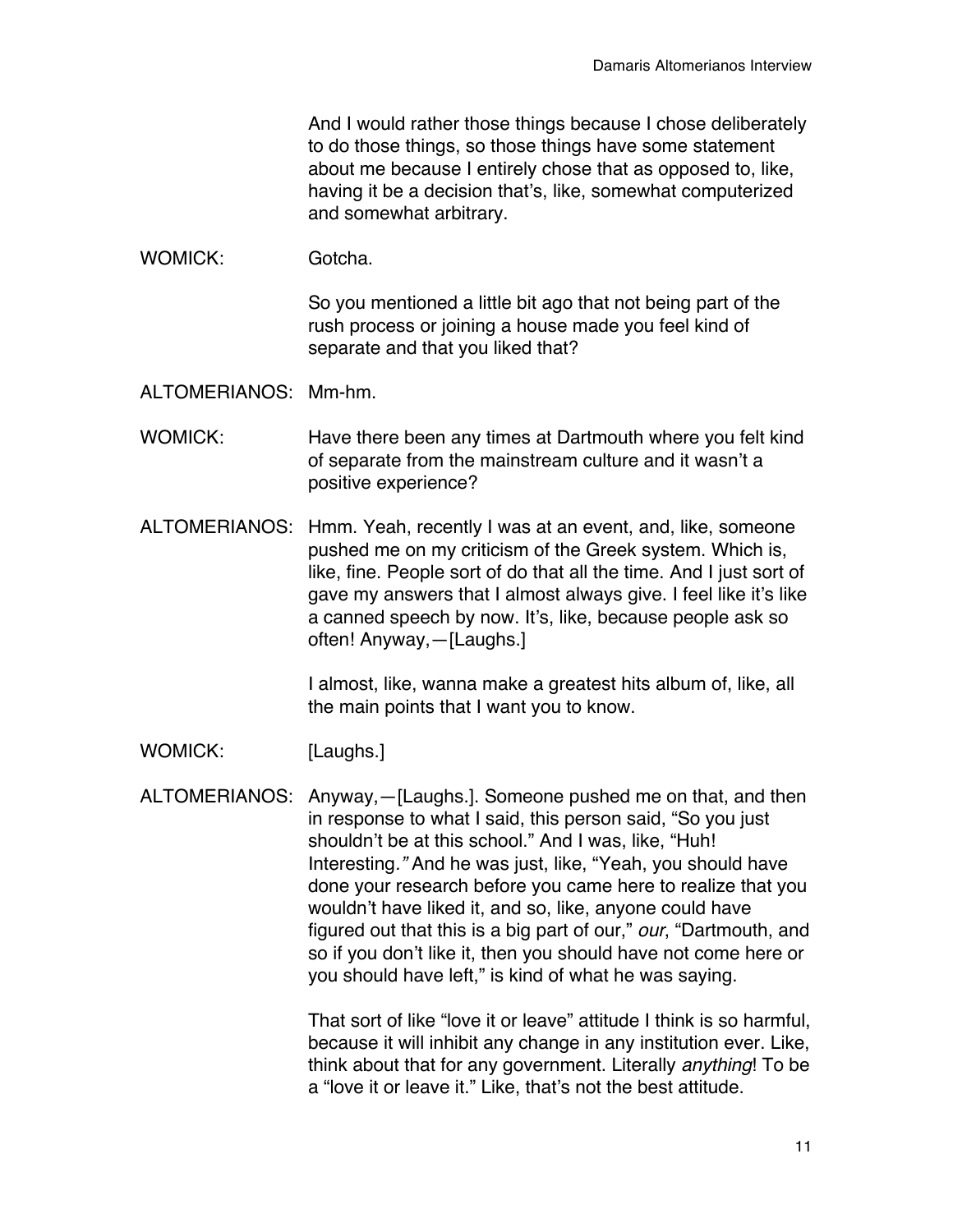So, that aside, I think there's something to be said about that. People often say, like, "Oh, if you've been so upset about the sort of institutions and culture and things here, then, like, why do you still really like it, or do you even like it and why?" And I think I've often said, "Well, I feel like it takes—two extremes: either a lot of optimism or hope or, like, faith or something that I think that, you know, a lot of people here have, which is that it *will* get better. Things *will* get better, and it will be amazing. We have great potential to have this great institution if we just make some solid changes here, real changes, not like low-hanging fruit changes.

And so I think I am part of that camp, so I, like, dream of this better Dartmouth, which is why I've put time and energy towards things that try to make that change happen. Like, if I really, really didn't like it and was so dissatisfied that I didn't want to see improvement / didn't think that improvement could exist, then I would join the second bucket of people, which I would say, like—hypothetically, right?—would be the ones who would not put time and energy during their time here to make it better and would almost sort of want to see it, like, destroy itself, right? [Chuckles.]

This is so silly. But you know in *Batman*, how, like,—oh, I forget the—like, the bad guy's name in *Batman*, whatever. What his name? Whatever. That person was saying, like, you know, "We just need to destroy everything and start all fresh because there are things wrong here that, like, can't be fixed." And so I think, like, that sort of attitude I think is the other extreme. It's, like, either we can make it really, really spectacular and really push for great change, or we can let it destroy itself and rebuild itself.

And I've often thought about that. It's, like, why do I put time into trying to make things better here? Why isn't it the case that we tell—when we advertise Dartmouth to prospective students, why don't we just let the students who would love to perpetuate, like, the sort of not-so-great things here come here, and so it sort of, like, spirals downward and we get, like, maybe a backlash effect? Right? So, like, I think about it like a spring sometimes. Dartmouth is like a spring, right? I think that—you know, as you push down on the spring; it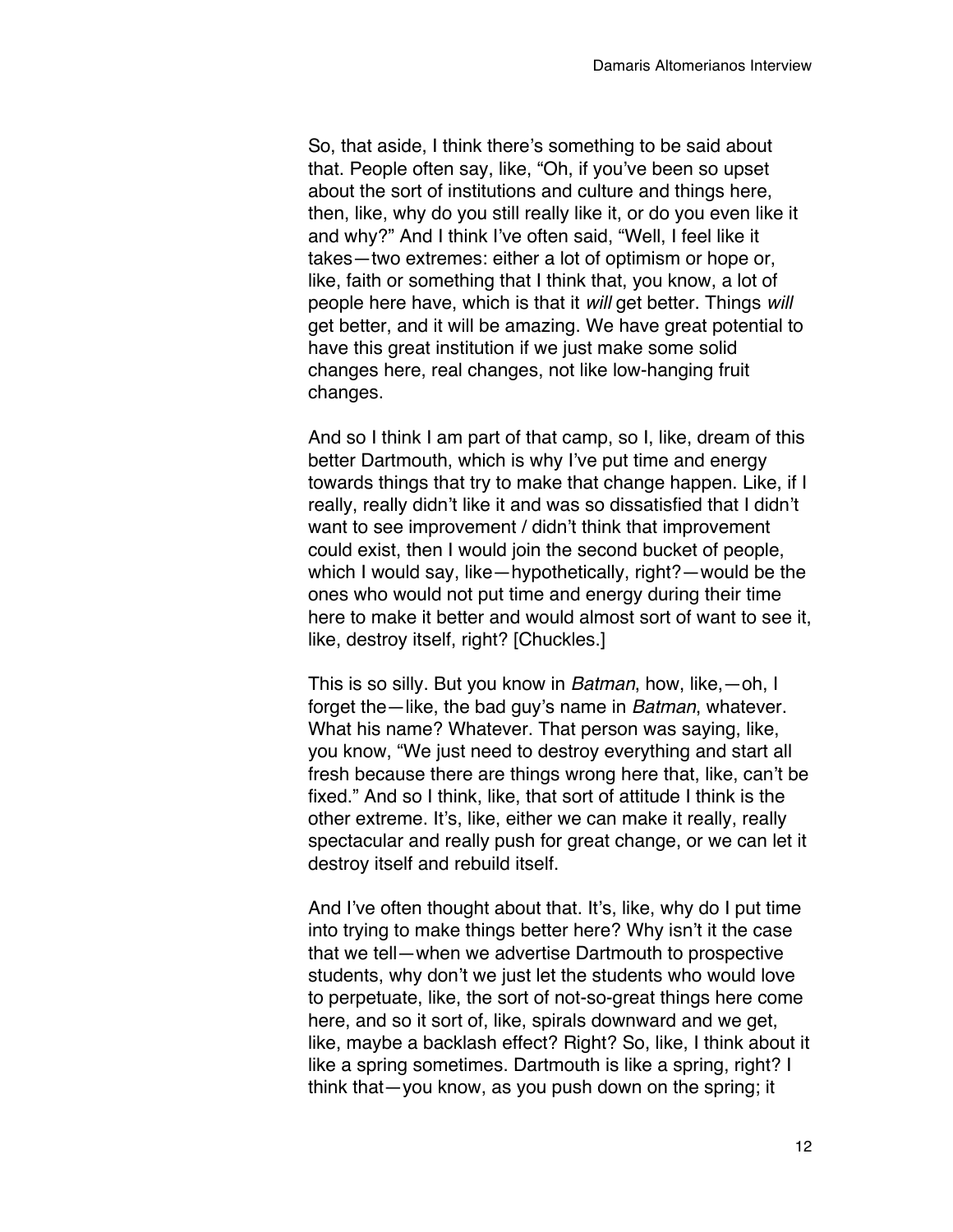makes it so that the jump back up when you release it is will get that much much higher.

And so I think if you're already at this point, you can either, like, sort of push it to go upwards or you can push it to go downwards and then let go, right? And so both ways are means of change. They're just different. And, like, some would argue that pushing downwards is, like, why would you do that? What if you never let go of the spring to let it go back up?

But I think those are maybe two ways of looking at it. The original question I think is something I got far from, but— [Laughs.]

- WOMICK: No, that was great.
- ALTOMERIANOS: But, yeah, I think that's something to answer that question.
- WOMICK: So what would you say has been your most meaningful involvement on campus, to you or to campus?
- ALTOMERIANOS: [Pause.] Can I give two separate ones?
- WOMICK: Yeah, sure.
- ALTOMERIANOS: Okay. So I think perhaps—I don't even know. Perhaps the most meaningful—ah, this is debatable—perhaps the most meaningful thing that I think I've done for the campus was a program—was, like, the introduction of a program that talked about what it means to be a diverse community that wants to, like, embrace multiple identities. And that was basically something that happened over my sophomore spring, summer and junior fall. And so there was this wonderful '11 who, in her senior spring, got people together and basically said, "We would love—I would love to see you all work towards creating this program, which is, because currently orientation week doesn't really have, something along those lines. We don't really know what that should look like or how it should be designed." And so we spent some time thinking about that. And then I was the only '13, like, on for sophomore summer who was able to really spend time doing this, and so I threw everything towards this project.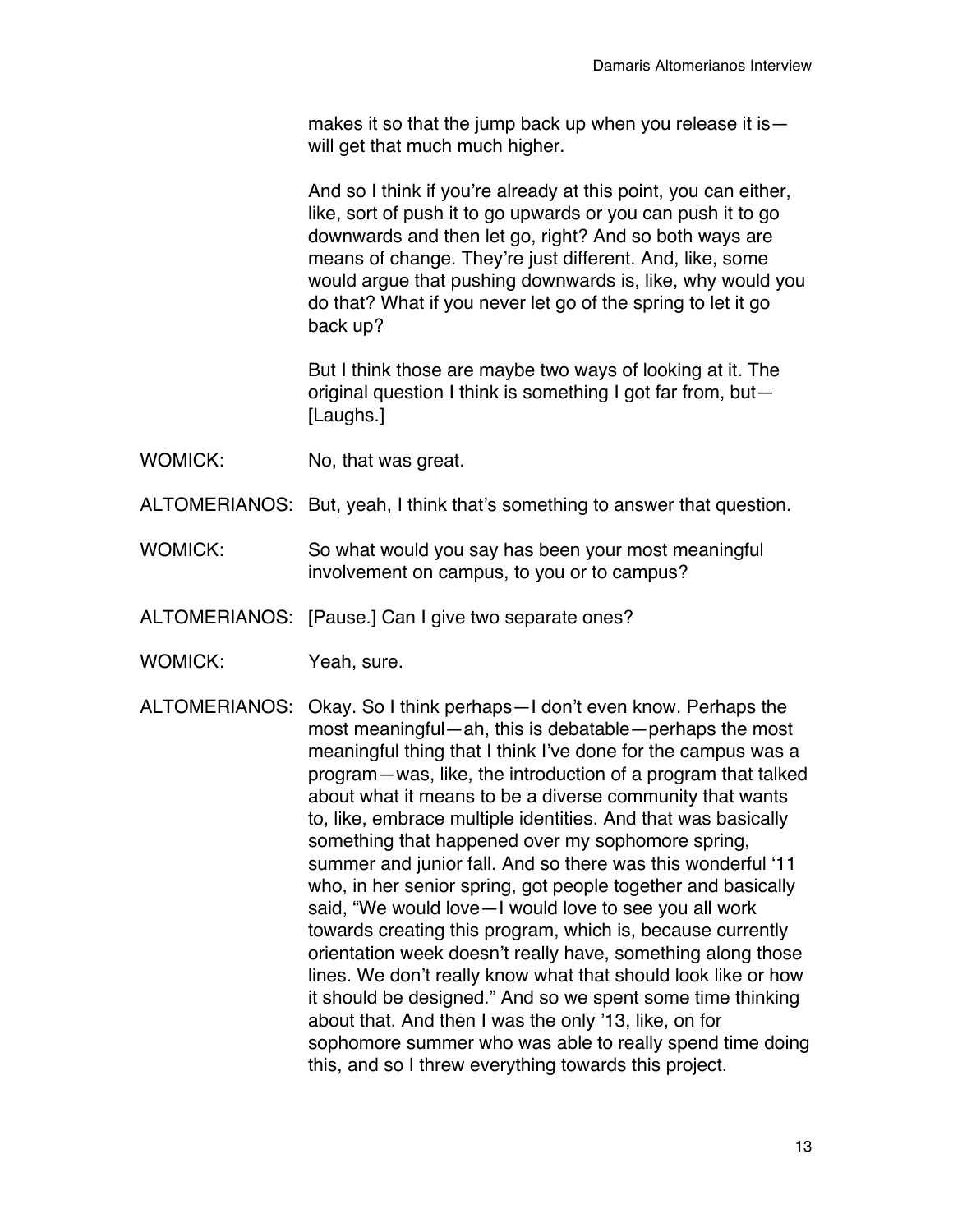I was simultaneously directing Orientation Team that fall, and so it was really easy for me to do both at the same time because the meetings would be, like,—it was, like—you know, you had to meet with the same sorts of people to get these things done, and so it started to make sense. So I was really involved with that orientation process, for Orientation Team, which is, like, social things. And then also because I was speaking on the, like, alcohol panel that year, too, so I felt I was really involved with orientation. It was really nice. For the '15s.

And so this middle piece about that program. We sort of named it the Dartmouth Patchwork Initiative just because we needed a name for it, and we found this great group called Ordinary People from Cornell, and they write skits that try to get at these really complicated topics, and they try to do so in a way that is effective for presentation to a large audience.

And then I think what was really rewarding was seeing them commenting and performing. And then designing the facilitation with the help of wonderful people in OPAL, and then from that, seeing how the conversation would spin. And I think what was really, really great about that moment was seeing Spaulding filled with people who just had lots of great things to say and people being very open to share their stories, and their peers affirming those stories. And I think in that moment I so much hoped for this better, you know, more improved Dartmouth, and I think *those* sorts of things are the ones that make me hopeful for, like, that first version. It's, like, we don't need to push and the cloud will go downwards and then go upwards. Like, we can actually just go upwards. Because I felt like it was a really good sense of community in that room. So I think maybe that was one of the more meaningful things I've done for quote "campus."

And I think perhaps the most meaningful thing that I've done for myself was to be part of the Dartmouth Symphony Orchestra. And I joined that my first year, fall term, and I joined as a violinist. I play violin. But then in sophomore year, start of sophomore fall I started to manage the orchestra with my really close friend. And it's been really quite rewarding. I think it's been rewarding not only musically but on the management side. It's really pushed me to think about what it means to manage, what it means to lead, what it means to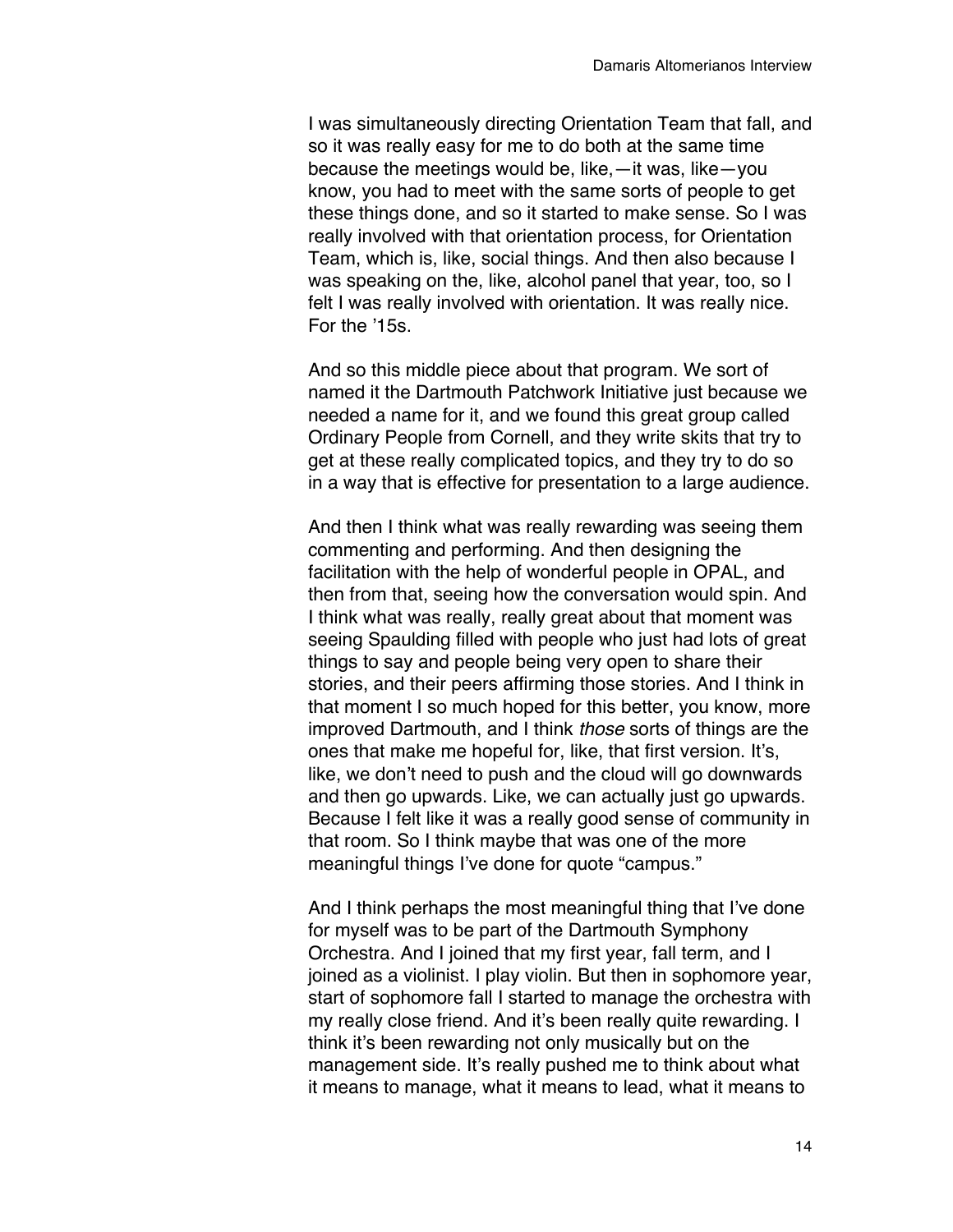be strategic about plans and what it means to build a sense of community within an organization. And I think those are all really important things.

## WOMICK: Great

So you're almost done with Dartmouth. You're almost out of here. And with all of your experience and perspective, what would you tell to people who are considering coming here or maybe who have already decided to come here? What advice would you give them?

ALTOMERIANOS: Hmm. For the people who've already decided to come here—so they're already signing the papers and are coming here— I would say that I would love for them to realize that they should, without invalidating people's experiences, that they should question the institutions and traditions that they have inherited and that they should continue to work to make Dartmouth a better place, healthier place, more equal place but that they should never feel like they need to entirely selfsacrifice to do so and that they should do everything they can to balance those two goals: so to take care of themselves and to take care of not only, like, their health and their well-being and their grades, their happiness-- but then also giving back to Dartmouth. I think finding that balance is important.

> And then for people who are thinking about coming to Dartmouth, I would say to them a couple of things. One is you should know yourself and really think about you, you, you. Like, who are *you*? How self-aware are you? What type of person are you? Before coming to a place like this. If you're the type person who doesn't really have a strong sense—a strong grounding sense, and if you're the type of person—so someone who—hmm—like, be easily swayed by others or cares a lot about sort of constructs of status, then maybe you shouldn't come here. I don't think this is a good place for you, and I don't think you're good for this place. I think you should reconsider those things.

> I think that's coming from observations of people who in a lot of ways are really, really special and wonderful, and not that they're not special and wonderful now, but it's, like, you can *see* the effects the place had on them, and you wonder if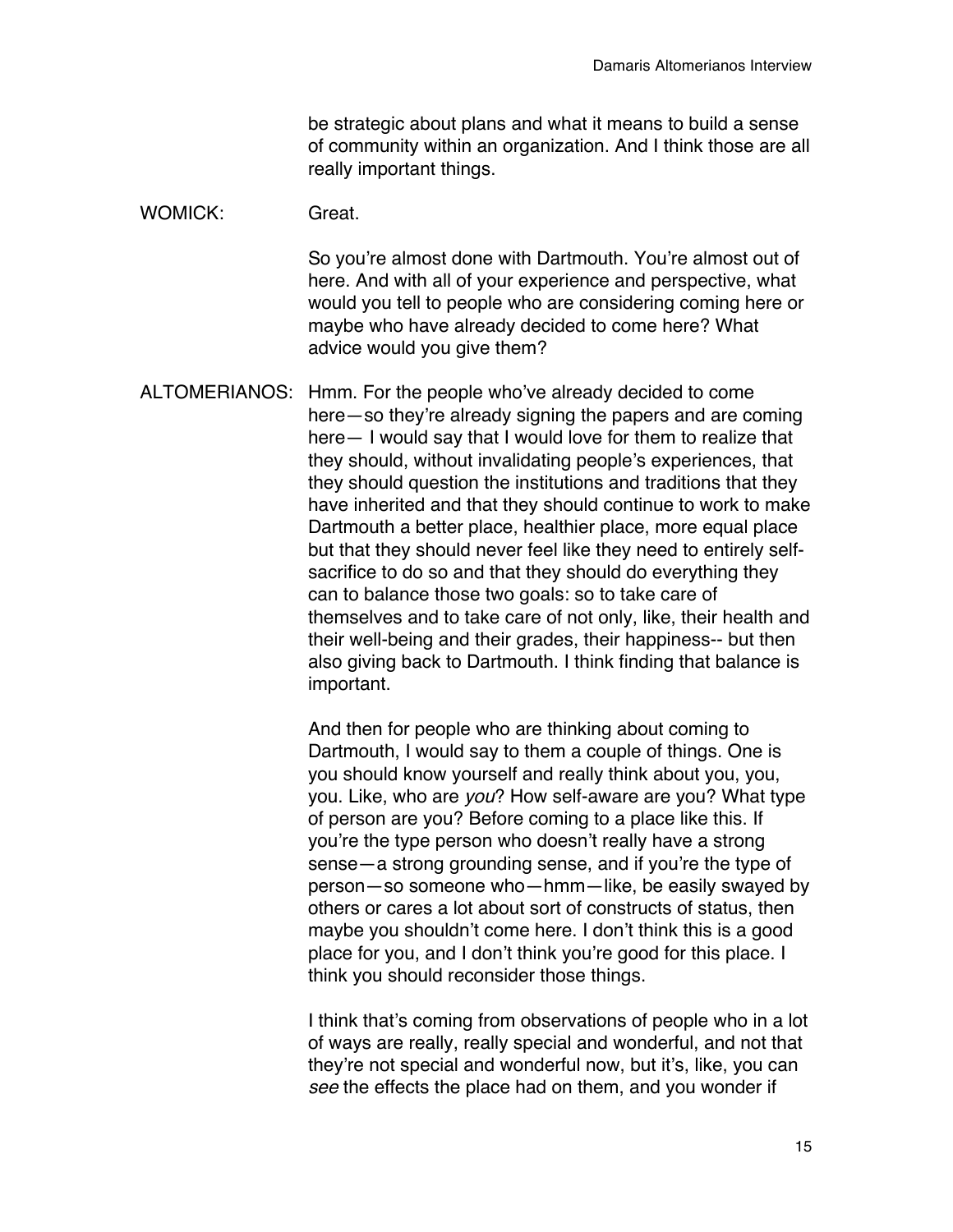they could have really flourished elsewhere. Anyway, so I would say, like, if you think that you're in that category, then maybe reconsider.

And I would say if you're really looking for a place—if you're not in that category and you're really looking for a place that will really challenge you and be, like, just create, you know, an environment that makes you just—by design, makes you think about really important things, really important issues, if you want a place with, again, all these amazing professors, the most beautiful campus, some of the most engaging peers with really insightful perspectives, then I think you should come here. I think Dartmouth has a lot to offer, a whole lot, so much to offer.

I mean, I've changed a lot in my time here. These years here can be totally formative and can do so much to shape people. But they shape certain types of people, right? And I think the people that they do best in shaping are the ones who, I think, really have their feet planted and have a strong sense of their principles and values and understanding what that means and making sure that seeking some construct of a status is not as important as figuring out what really matters to them based on principles and, like, larger principles, not just Dartmouth constructs of what is important but, like, what the world perceives as important and valuable.

So I think—yeah, it's a different place for different people, and I think that's kind of what I would say.

- WOMICK: So looking ahead, what do you see your involvement being after graduation?
- ALTOMERIANOS: With Dartmouth?
- WOMICK: With Dartmouth.
- ALTOMERIANOS: Hmm. Well, I think at this point I feel a little bit exhausted. I think talking about campus things can be really, really tiring, and I think by senior year, like, a handful of people who have been talking about this for the past four years end up having to talk about it more because people like seek them out and want to talk about these things, which is, like, lovely but really tiring. And so I think, you know, I think right after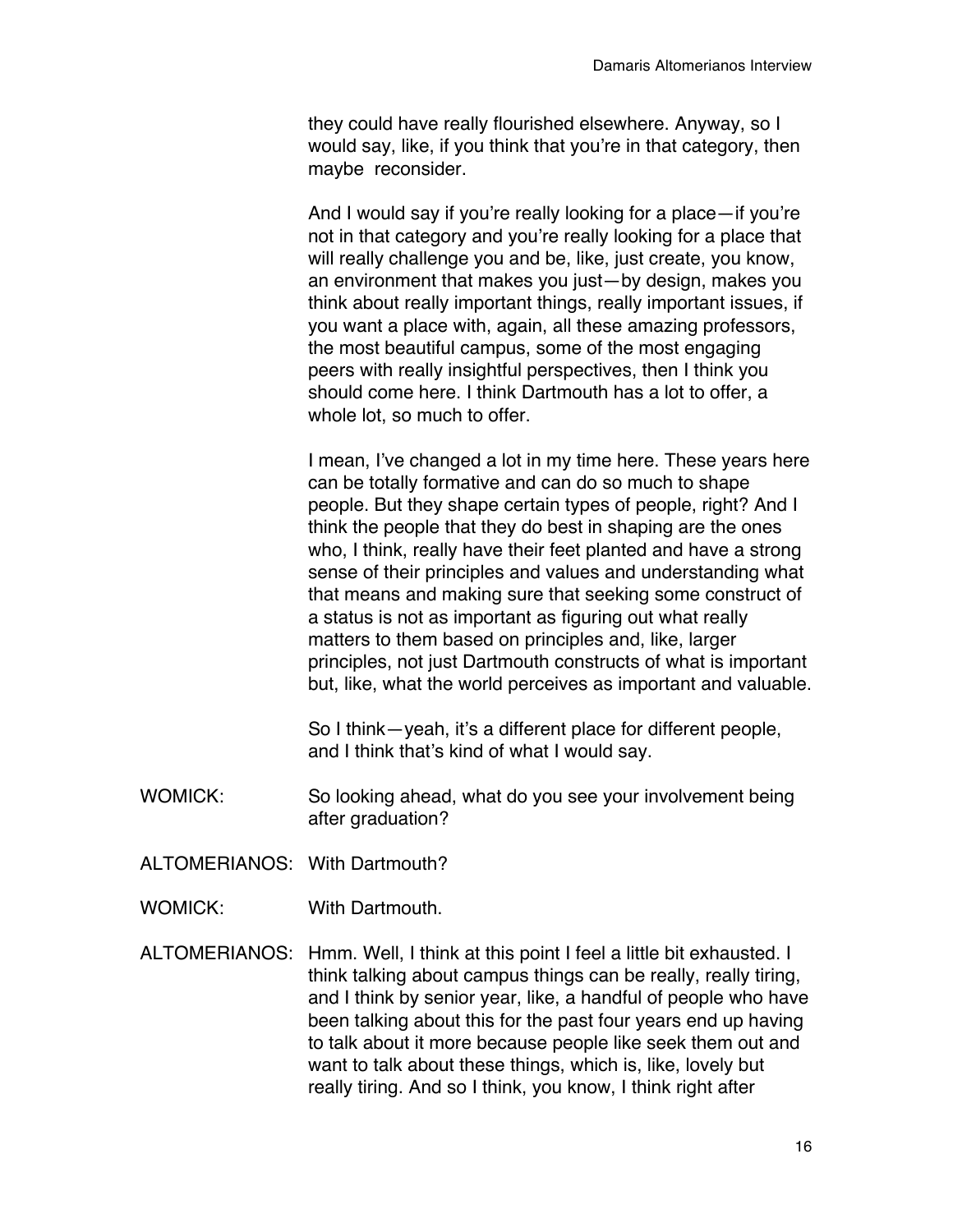graduation, I don't see myself, like, charging into, like, running some alumni thing, right? I think I need some time just to step away and just to self-care a little bit and do other things.

But I would love to get involved down the road, because I think that alumni are a really big part of this community, and I really do believe that there are misunderstandings, miscommunication between alumni and students, administrators, and I think if we can work to correct those, we'd be in a great place.

I think that alumni assume things about the students and what students want and make decisions based on that, and students see those decisions and conclude that alumni will make those decisions no matter what and that they have no power to sway them. But they were actually part of that decision making in the first place. And so I think students and so it's a two-way thing. It's, like, alumni are not quite understanding where students are and what students want fully, completely, and students also are miscommunicating to alumni and misunderstanding their intentions. So I think, like, correcting for that loop will be great because I think the administration in a lot of ways responds to that loop.

- WOMICK: So in terms of your own personal growth while here, talk about that, whatever that's meant for you.
- ALTOMERIANOS: I think I changed a lot in my time here. Like, a lot! [Chuckles.] I look back back to some things I thought and said and did my first year here and don't really understand how that was. So I'm really grateful for Dartmouth. Like, was my first year really, really fun? Yeah. But I would rather be where I am now than where I was then.

I think that we haven't all seen the full effects of how Dartmouth has changed us, and I think we won't see them until we leave. I think I really found, like—I think I've been better able to pinpoint exactly things that I really care about and why and to at least somewhat articulate why. And I think it's challenged me. "*It*." Not "*it*." What does that even mean? *The people* at Dartmouth that I have spent time with have challenged me to be more thoughtful, more mindful, to be more critical.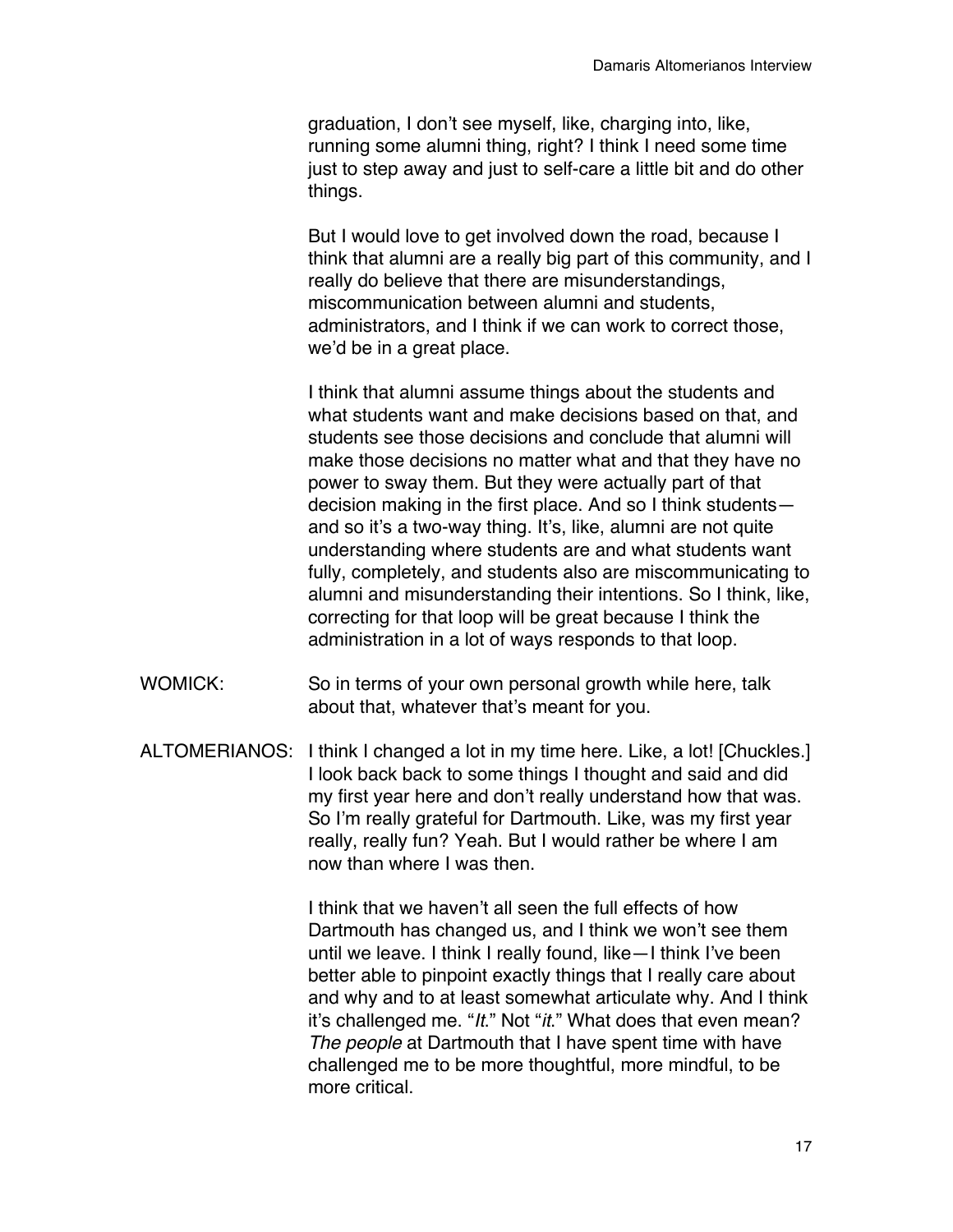I think maybe that's one of the biggest values of Dartmouth is that, if you allow it to, it can let you be much more critical. And I think there's a healthy amount of skepticism that exists. So I think people can either turn out of here—in two directions: either that direction or else the other direction of, like, blindly obeying something that exists because—for the sake of tradition, whatever that means. I think we should be encouraging people to go the way of questioning things. I think that's healthy.

- WOMICK: How does Dartmouth compare to where you came from before, the sort of place that you grew up in?
- ALTOMERIANOS: So different! I grew up in Toms River, New Jersey, which is along the Jersey shore. So different! I mean, well, the obvious things. Like, geographically it's obviously very different in that we don't have a beach. [Laughter.] That is really sad sometimes. [Laughs.] I really like the beach.

Sort of demographically it's obviously very different. [Chuckles.] I remember just being amazed at the amount of wealth that some people have here and really just so shocked by how that can be someone's normal. [Long pause]

- WOMICK: Yeah.
- ALTOMERIANOS: [Laughs.] At the same time, I've also been really inspired. I talk to people who come from backgrounds and homes that have been very, very difficult and seeing their strength and ability to continue to achieve and to continue to be hopeful and to be really good people despite really, really tough circumstances deserves a lot of admiration. And I think that I've definitely seen that here in ways that I may not have really seen—I mean, definitely at home I see some of that, right? But I think Dartmouth—also it takes people who are much more extreme cases of that sort of strength. So, yeah, I think it's, like, two extremes of that.

I think one that made me sort of sad that I realized as difference between here and home is that I think there is so much more individualism in my hometown. That's somewhat upsetting. Like, yes, I understand that some things are more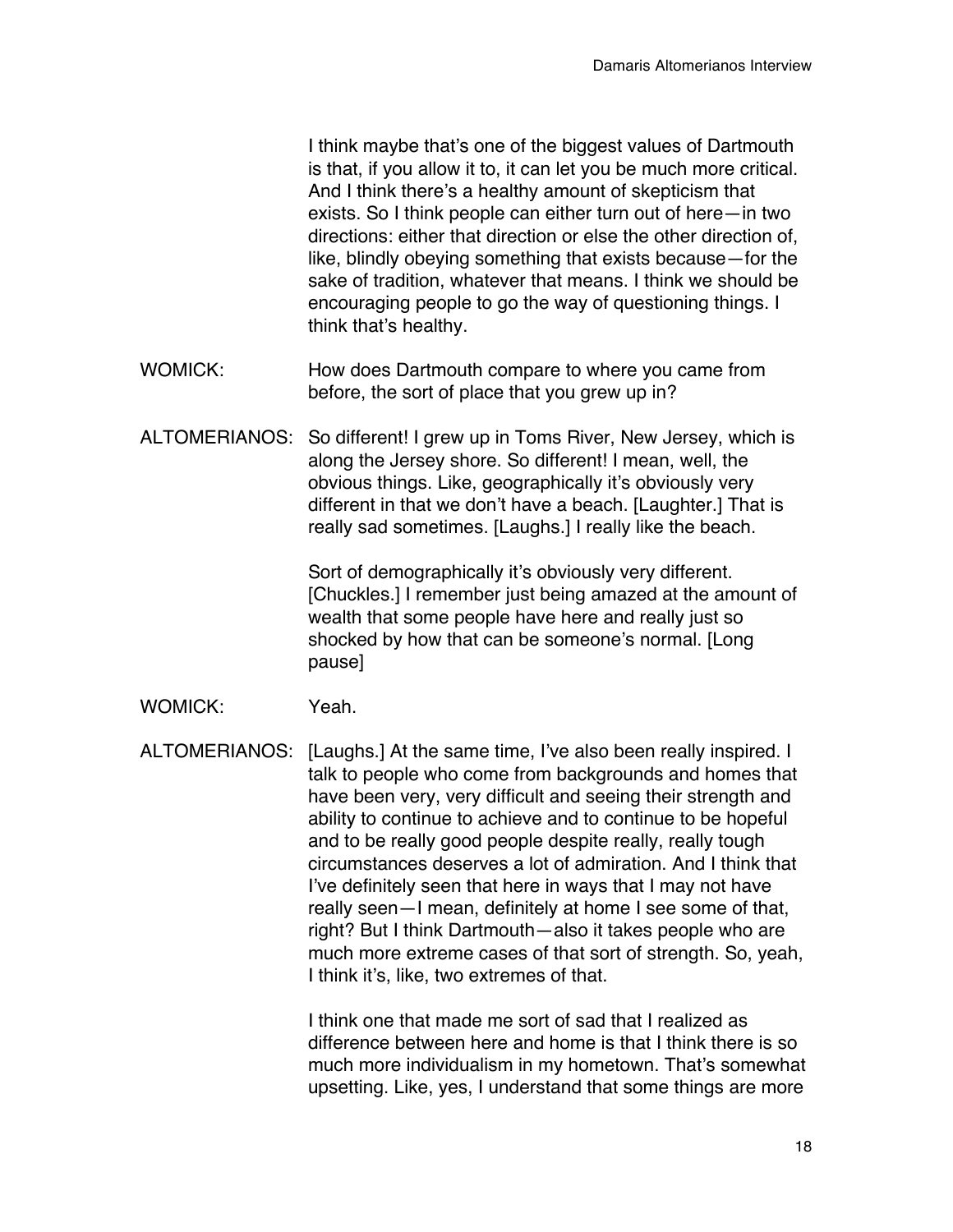practical than others, and so there's some conformity because of practicality. Like, if there's just a nice pair of boots, it just, like, really, really works, I understand that people will buy those boots and that is what it is, right? [Chuckles.] It's, like, okay, it's fine. That's just how that is.

But, yeah, I think it is upsetting that there's much less individualism. Like, I have lots of things in my closet that I've been much less inclined to wear, and I've realized it makes me sad. And it's my own fault. Like, I should just have the boldness to do that. But I do think it would be really somewhat difficult for me to do that. I mean, I wish I could have this inner sense of strength and self-confidence to feel like, *No! I'm gonna wear these crazy things that I really like.* [Chuckles.] But, yeah, I think that's something I've noticed, too.

- WOMICK: Do you think that the Dartmouth community is good at bringing people from all these different backgrounds together?
- ALTOMERIANOS: I think it—hmm. I think it brings people to this place, but I think it doesn't do—I think we could do better. "We," including students, could do better at making that a bigger part of everyone's life. Like, meeting people from different backgrounds should be part of everyone's life here. It's really shocking to me how we can all go through our time here having just spent our time with such a small cross-section and not really branching out. That, like, defeats the purpose, right? Like, if we're supposed to be able to really learn from each other and each other's experiences and to be inspired by each other and to really push each other and challenge each other as peers here, you can't get that when you're only with people who are just like you. This is why I like the idea of sort of random assortment for a social system. I really would love to see us in a residential college system in a full way, very full way. In a way that requires,—so this sort of big vision is still entirely impractical in some ways.

But imagine if we were to sort of just clear out our residential spaces, right?—and, like, take back all of these Greek houses. And so now there's empty buildings, and now you can remodel them essentially, right? And it would be really nice if we could make them all the same size, to hold the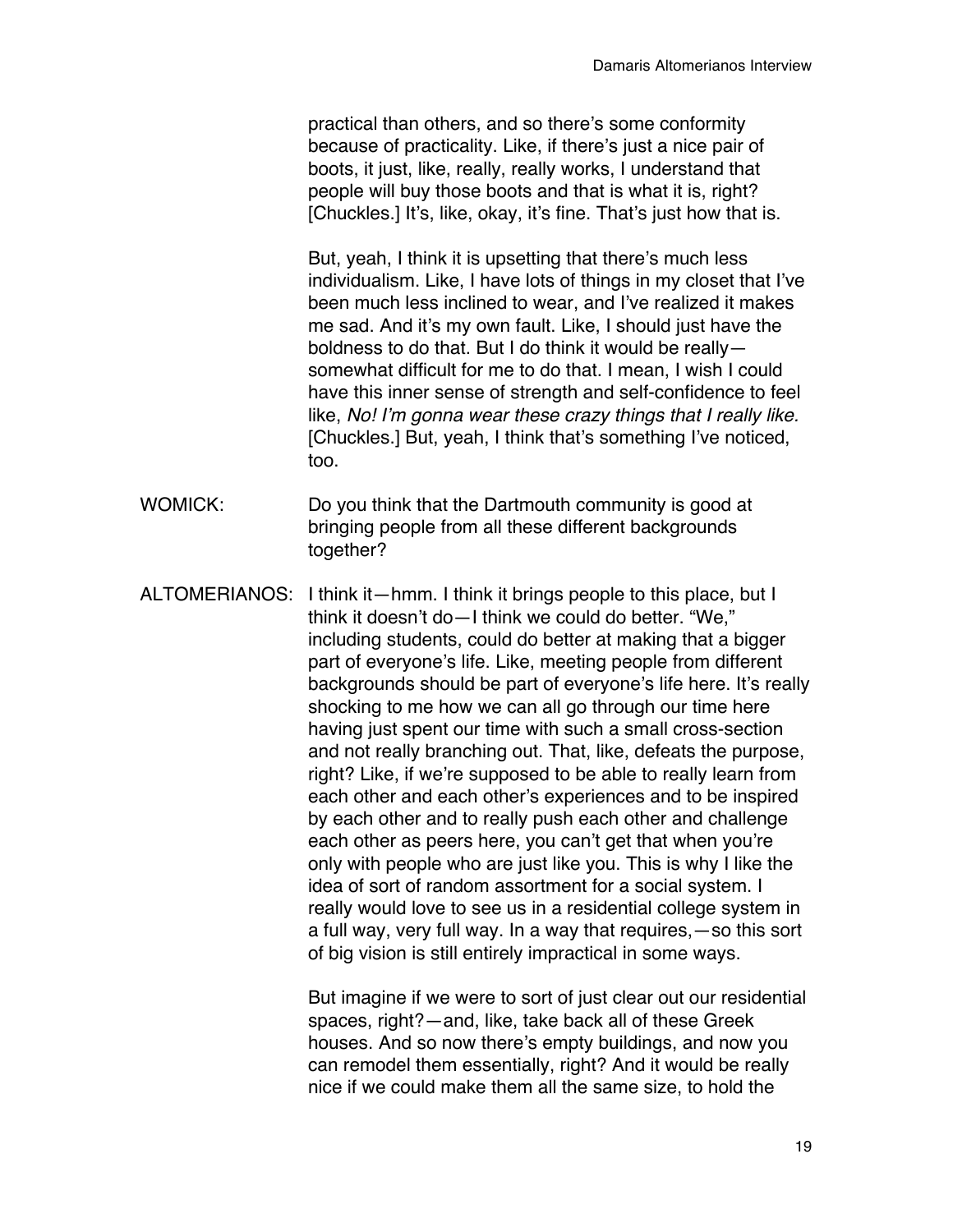same number of people, I mean, and, like, of the same, like, quality level, so it's not like some people are living at really, really bad-quality housing versus good. So we'd even that out.

And then wouldn't it be really nice if each cluster, really, could be its own thing, randomly assigned, so that you can imagine, like—imagine the Choates, for example, right? Wouldn't it be great if there could be people of all different years there, but keeping first-year students on the same floor, who—say, like, imagine Brown. Brown One could be first-year students. Brown Two can be sophomores. Brown Three—like—and you can make it like that, and people have the option of, you know, of co-ed floors or, like, single-sex floors, whatever you want—like, whatever. Make all the options available for each place, and people still have some choice in that.

But each place also has a physical plant. So, like, pick any of these houses—Webster Ave, right? And so if any—pick one of those—could be connected to the Choates—like, connected not literally, but connected to the Choates where, like people who live in the Choates would now have that whole physical plant to, like, cook together, eat dinners together, to have dance parties together, to play pong together, where you at least have a sense of space that you can call your own that is with people that were randomly assorted there. That, I think would be a great thing because you need to get people to meet other people in social settings and in living settings. I think it needs to be random to get there. I really do.

And I really think that wouldn't diminish sense of community. I really think people can find a community in that community. I don't think people—like, people would argue, "But it wouldn't be as close because they wouldn't find as great as friends." No, I think you would. And I think to a large degree, like—because of the counterfactuals [that are], like, fundamentally unobservable, you don't know. Maybe you missed out on some of the best friends you could have had here *because* you didn't branch out to other people, *because* you kept yourself in this small group that then rushed the same house, which then... - whatever.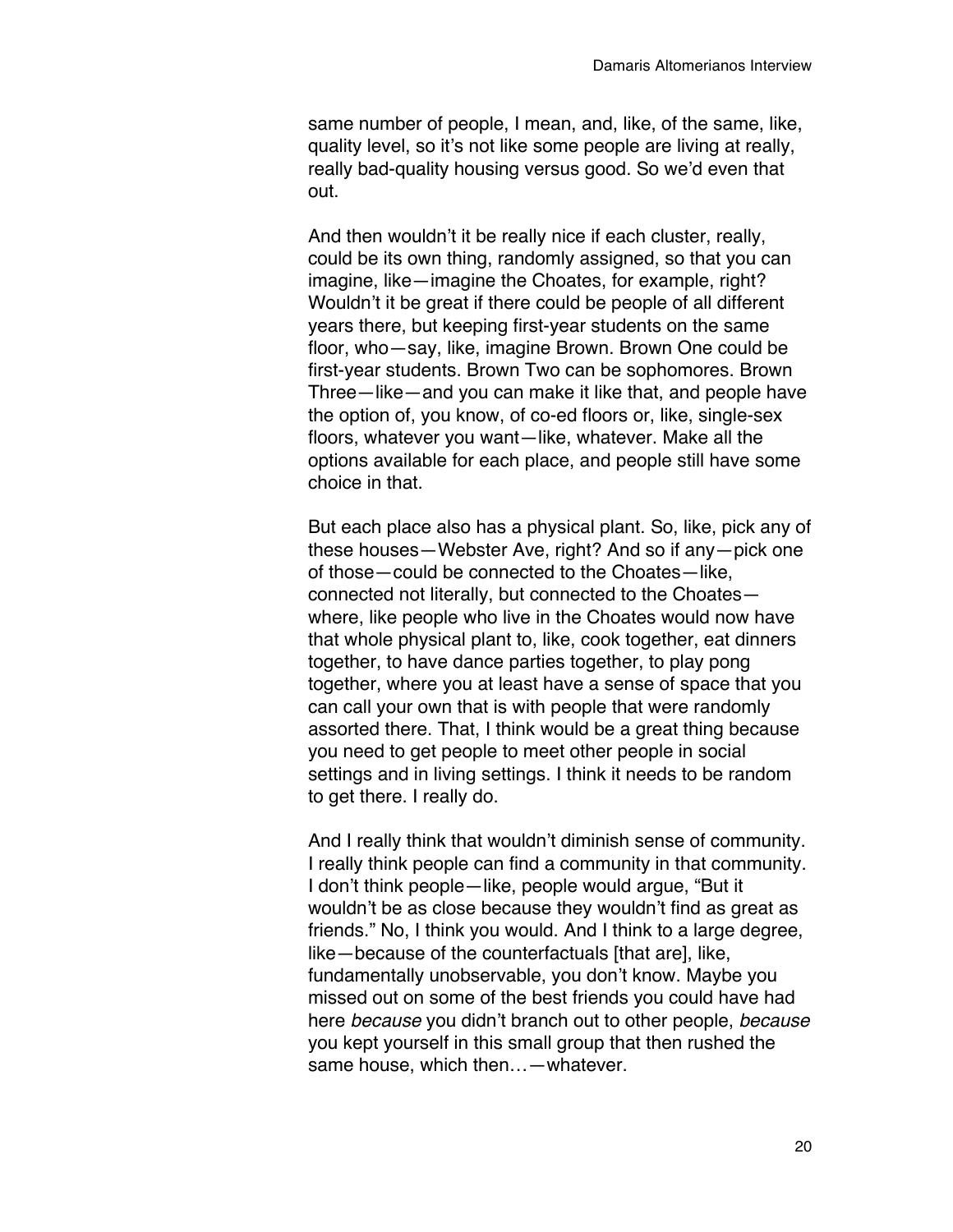And so I wish that we could all have that sense of space, 'cause space is important. Physical plants really, really matter. And I think everyone here, regardless of paying this amount of dues or, like, getting into this place, should have a sense of space that they can call part of their own.

- WOMICK: Have you been able to find a space like that at Dartmouth that you feel is your own?
- ALTOMERIANOS: Hmmmm. Not like a physical plant, I would guess. I mean, obviously, like, the neutral ones. Like, "Collis and the Hop and the library." But I'd say, like, not, like, a social—like a physical plant for the sole purpose of, like, a social body. I think that was upsetting. But I don't even know how many people really feel that way, obviously, because not every place can actually be open and host events, so there's that whole issue, too.
- WOMICK: So where have you lived while you've been at Dartmouth?
- ALTOMERIANOS: I lived in the Choates, then I lived in Mid-Fay, then I lived in La Casa (that was really fun), then I lived in Gile, then I lived off-campus, then I lived in Gile again.
- WOMICK: Wow, so a bunch of different places.
- ALTOMERIANOS: Mm-hm.

WOMICK: How were those experiences different?

ALTOMERIANOS: Well, I really loved the Choates because I really liked that—I really liked the random assortment. Like, it was just so cool to be around such a wide range of people. That was really cool. And, yeah, I found my own, like, circle of friends. That's fine. That's just what will happen, fine. But it was really cool to be able to, like, walk down the hall and to, like, be able to, like—so I just loved how on our floor—our floor was pretty close. You know, someone who I would never talk to now because of these sort of, like, social barriers, would just come up to my room and be like, "Hey, Damaris, do you have a Band-aid?" Yeah, yeah, you know.

> I went into, like, one of the rooms, and I was, like, "Hey, do you have baggy sweatpants I can borrow I need to wear for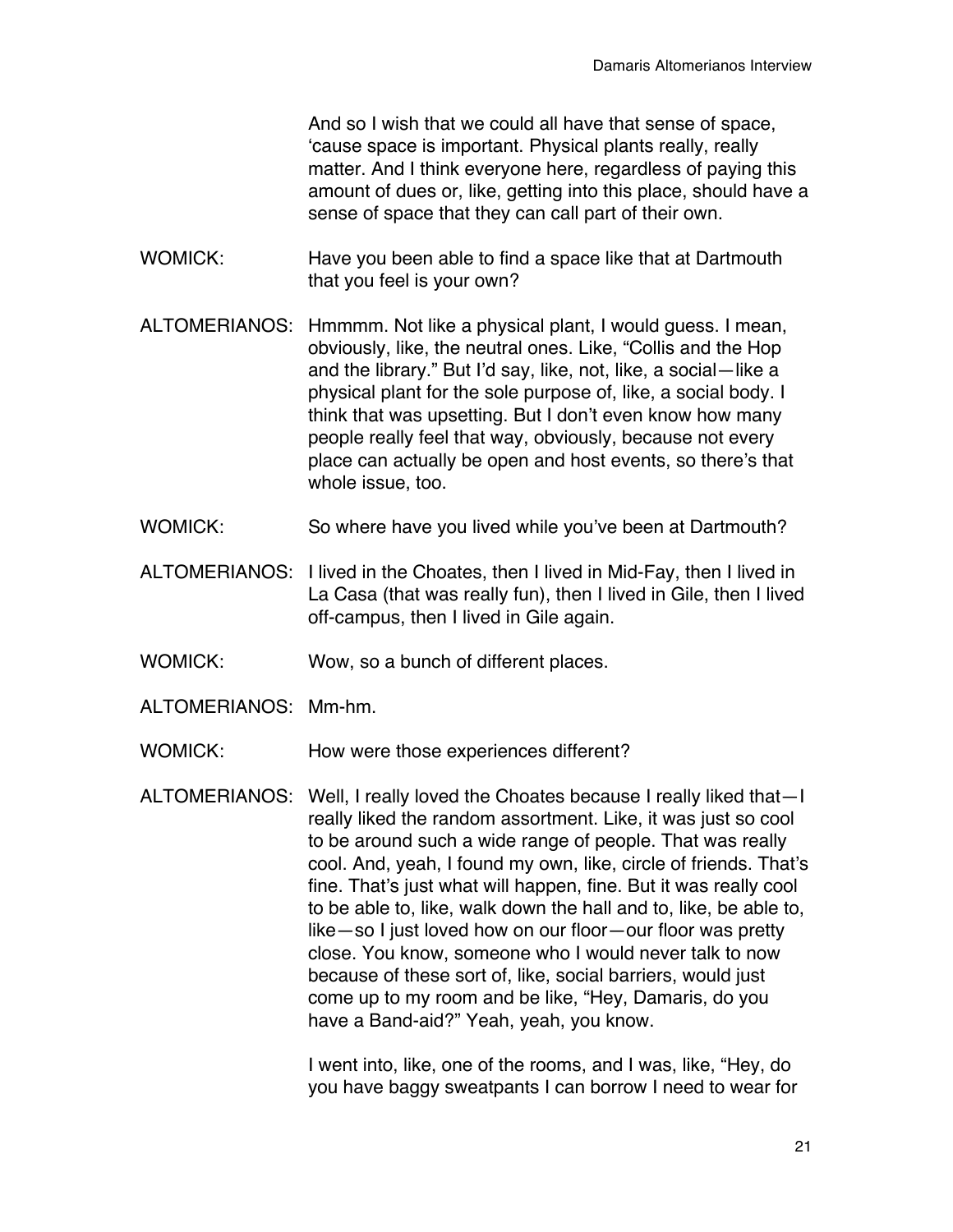like a dance thing I'm doing." Like, "Yeah, yeah, yeah!" And, like, those are really little things, but those are pretty big, too. Like, or one of them would see that I'm sick and he'd be, like—come over. It would just be, like, "Oh, like, here. I have, like, this—like, Vitamin C thing you should take." Or whatever, right?

I haven't had that type of interaction with people after my first year here. I mean, I see a lot of these floormates around campus, and it's just, like,—now it seems like they're unreachable; like, they're untouchable or like—not untouchable in that sense, but I mean, like,—like, inaccessible is—sorry, that was the better word, *inaccessible.* And that, like, now there are all these, like, sort of invisible walls between people. And, like, for me to reach out to certain people is, like, less normal now than it was in our freshman floor. That's so sad.

So I really liked the Choates because of that different type of interaction.

I didn't really like Mid-Fay 'cause I didn't feel like we were no one was close. Like, what was that? I don't know. That was all sophomore fall.

I really liked La Casa. That was really fun. I really loved that, actually. My Spanish—I don't think my Spanish got much better, but I got to have lots of good food and meet amazing people. It was really great.

Gile's been pretty fine. I mean, it's been pretty comfortable. I lived near by a close friend. It's been great.

Off-campus, I didn't like because it was so far. [Chuckles.] 'Cause I stay up late in the library, and so I didn't like walking home late at night. But—really far away. But it was okay.

Yeah, those are my living situations.

WOMICK: That's a lot of different ones.

ALTOMERIANOS: Yeah.

WOMICK: Most people don't have that many.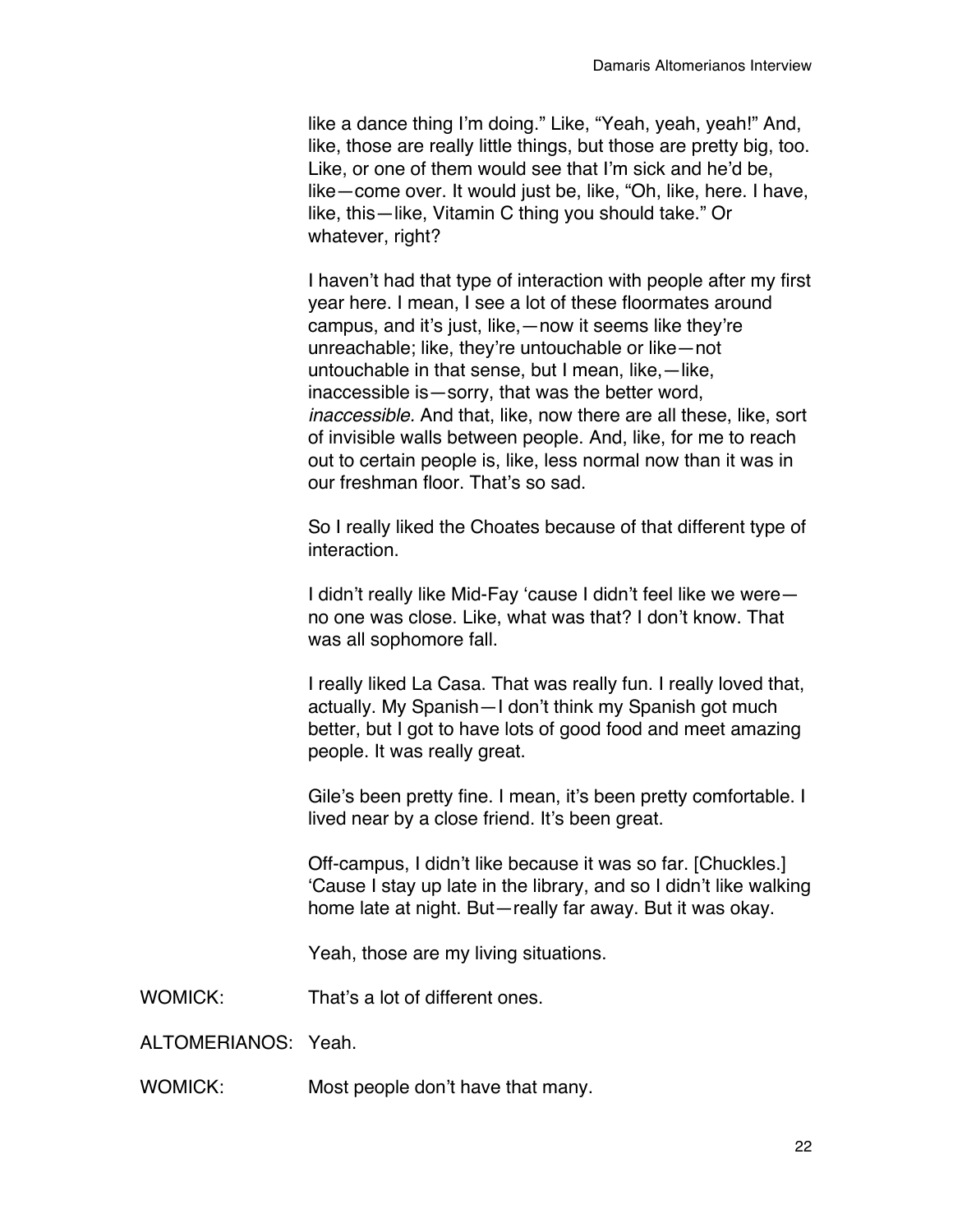ALTOMERIANOS: Really? [Laughs.]

WOMICK: Is there anything I haven't asked you that you think I should or that you'd like to talk about? Anything about Dartmouth or you? Anything that's happened since coming to Dartmouth?

- ALTOMERIANOS: Hmm.
- WOMICK: Totally open.

ALTOMERIANOS: I guess I just wanted to point out this other point that I think, like, doesn't get talked about enough. So I really think in a lot of ways, improving students' engagement with the arts, direct engagement with the arts, is perhaps one of our best ways of improving our campus climate. I think it's the Year of the Arts, but I don't think we went about it in a way that I was hoping we would go about it, and he's been focusing on arts presentation and visiting artists, which is lovely. Like, I love that I can go to the Emerson String Quartet this week. You know, it was fantastic.

> But I think really, really thinking about ways to very, like, on a larger scale, improve students' direct engagement with the arts. By that I mean, like, student ensembles, people taking lessons, people who have never taken lessons who want to take lessons. Like, random dance classes. Like, literally just making that a bigger—making the arts, like, a more integral part of people's lives. Not just, like, going to a concert passively but, like, *actively* engaging with that. I think that may be one of the biggest ways for us to improve our sense of community.

> For a couple of reasons. One is—like, sort of like the most extreme version is, like, you can convey a lot towards social impact and social justice (whatever that means) through the arts. Like, that's very real. But I think on sort of, like, a more regular, consistent scale is, like,—people feel connected to people when they build something with them, more than even a conversation with them. And I think what you're doing when you're creating something with other people and through the arts is, like, you're building something together, right?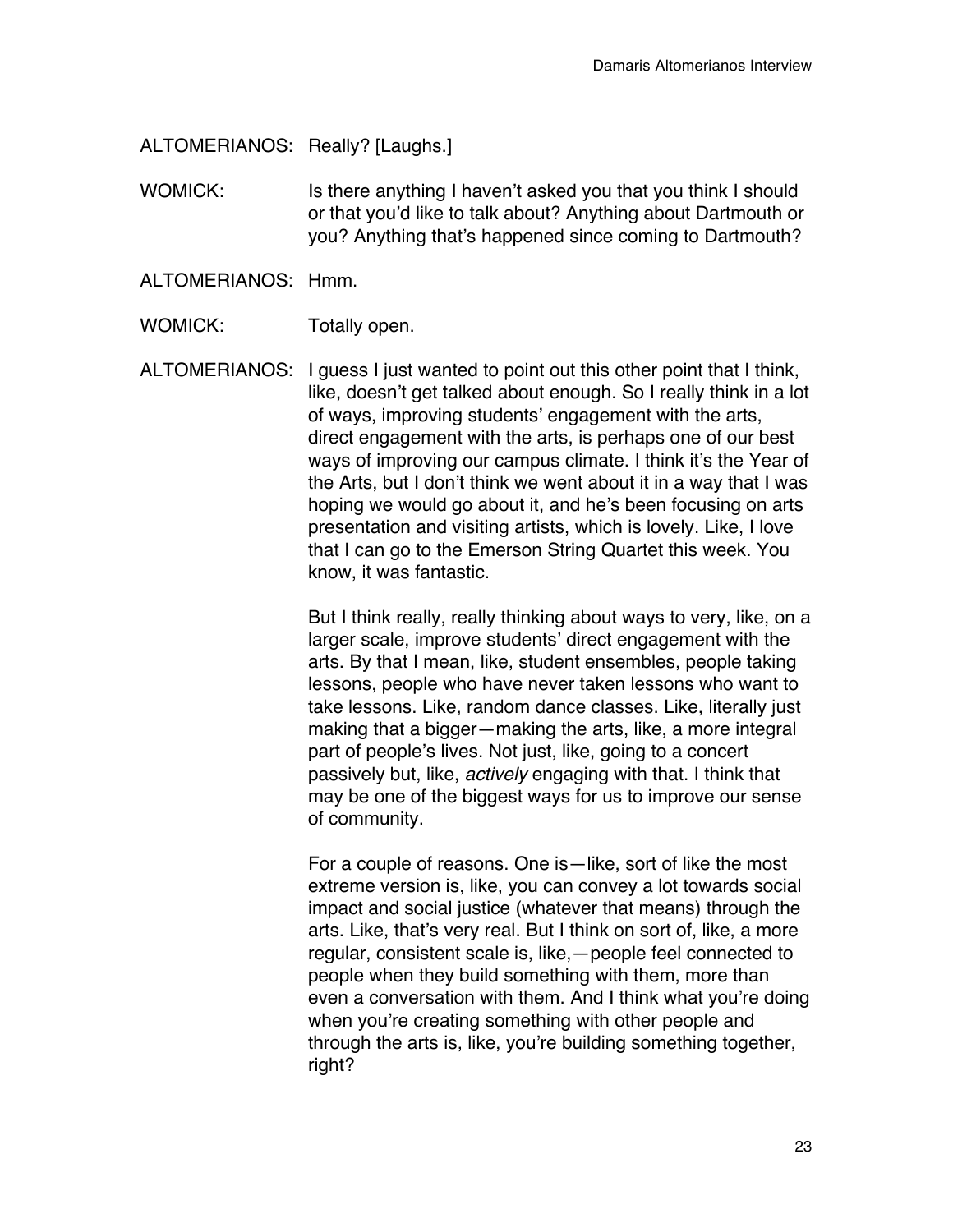Like, you feel close with people in a quartet or with an orchestra or with a dance ensemble or within a theater group because you're building a thing, a really beautiful thing. And I think that's a way to feel connected, and it's a way that—in a lot of ways, it doesn't—it won't—like, those sorts of things don't really divide us. Like, to be able to do those things is not dependent upon other, less important things. And it erases—in some ways can erase—not erase, but it can decrease in importance the other parts of our identities that get highlighted too often in other parts of our lives.

And in this place, it's just about you as a person and what that means and, like, what you bring to this, this building of a thing, based on who you are as a whole person, not just, like, the main characteristics that people will rattle off when they're trying to describe someone to you, right? And I think—I have so much hope for investing in the arts here as a means to creating a better community. I wish that we could talk more about that on campus.

- WOMICK: Do you think there are any instances of that being done successfully yet?
- ALTOMERIANOS: The conversation or, like, the actual thing?
- WOMICK: The actual bringing art to the community.
- ALTOMERIANOS: Yeah. Well, I think—I mean, in my time here I've seen the DSO really grow and evolve. And I've always just loved this community and that group because it's such a wide range of people, really diverse group of people, where there's *such* a sense of respect and friendship, right? And it amazes me because, you know, those people in any other context probably—I don't think we would all know each other. I don't think we'd all be friends with each other. At least some people, yeah, but not all of them.

And in a lot of the ways that's a beautiful escape, right? Like, when you're doing that thing, like, that's all that really matters, and you can—I mean, Dartmouth is overwhelming, because college is overwhelming, because in college, like, you never have a day off, right? Like, there's always something else to do. Like, in the real world—quote, "real world"—when you're done with work you can go home and,